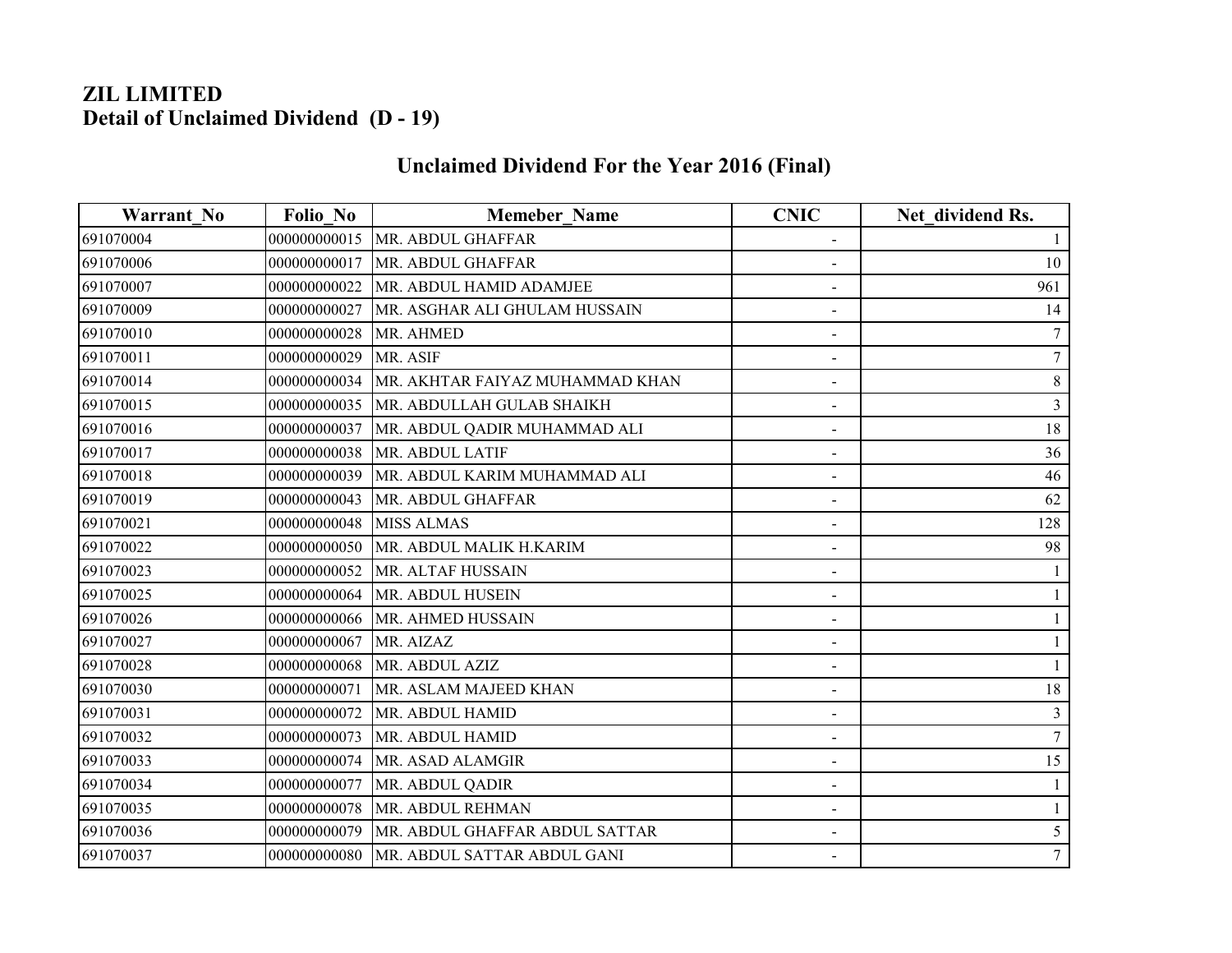| 691070039 |              | 000000000084 MR. ANWARULLAH                |                | 1              |
|-----------|--------------|--------------------------------------------|----------------|----------------|
| 691070041 | 000000000089 | MR. ASRAR AHMED KAZI                       |                | 16             |
| 691070042 | 000000000092 | MR. ABDUL GANI SATTAR OPAI                 |                | 9              |
| 691070043 | 000000000093 | <b>MISS AISHA</b>                          |                | 7              |
| 691070044 | 000000000094 | <b>MR. ARSHAD</b>                          | $\blacksquare$ |                |
| 691070045 | 000000000095 | MR. ASLAM                                  |                |                |
| 691070046 | 000000000099 | MR. A. RAZZAK                              |                |                |
| 691070047 | 000000000100 | MR. A. RAZZAK                              |                |                |
| 691070048 | 000000000101 | MR. AHMED                                  |                |                |
| 691070049 | 000000000102 | MR. AZIZUR REHMAN SHEIKH                   |                | $\overline{3}$ |
| 691070050 | 000000000105 | MR. ABDUL MAJID                            |                | $\overline{2}$ |
| 691070051 | 000000000107 | MRS. AISHA A. SATTAR                       | $\blacksquare$ |                |
| 691070052 | 000000000114 | MR. ABDUL GANI ABDUL LATIF                 | $\blacksquare$ | 5              |
| 691070053 |              | 000000000115  MR. ABDUL VAHEED ABDUL JALIL |                |                |
| 691070055 | 000000000117 | MR. ABDUL SATTAR                           |                | 3              |
| 691070057 | 000000000122 | LT. AHMED UNNY                             |                | 27             |
| 691070058 | 000000000128 | MR. A. SATTAR H. DAWOOD KHANANI            |                | 4              |
| 691070061 | 000000000131 | MR. ABDUL REHMAN KASAM                     |                | 9              |
| 691070062 | 000000000137 | MR. ARIF                                   |                |                |
| 691070063 | 000000000139 | MR. AMANULLAH                              | $\blacksquare$ |                |
| 691070064 | 000000000148 | MR. ASADULLAH                              |                | $\overline{4}$ |
| 691070065 | 000000000157 | MR. ALLA RAKKHA                            |                |                |
| 691070066 | 000000000158 | MR. ASLAM ISMAIL                           |                | 145            |
| 691070067 | 000000000159 | MR. ABDUL RASHID ISMAIL                    |                | 111            |
| 691070068 | 000000000162 | MR. ATIQUR REHMAN                          |                | $\overline{4}$ |
| 691070069 | 000000000163 | MR. ABDUL HAMID MUHAMED                    |                |                |
| 691070070 | 000000000164 | MRS. AFIFA MUHAMMAD RAUF                   |                | $\overline{7}$ |
| 691070071 | 000000000165 | MR. ARMAGHAN MASOOD CHAUDRI                | $\sim$         | 34             |
| 691070072 | 000000000169 | MR. ABDUL HAKIM ANSARI                     |                |                |
| 691070074 | 000000000173 | MR. ABBAS ALI SIRAJ BHAI                   |                | 4              |
| 691070075 | 000000000174 | MR. ABDUL WAHAB POLANI                     |                | 26             |
| 691070076 | 000000000178 | MR. ABDUL RAZZAK                           |                |                |
| 691070077 |              | 000000000183   MR. AHMED HASAN QURESHI     |                |                |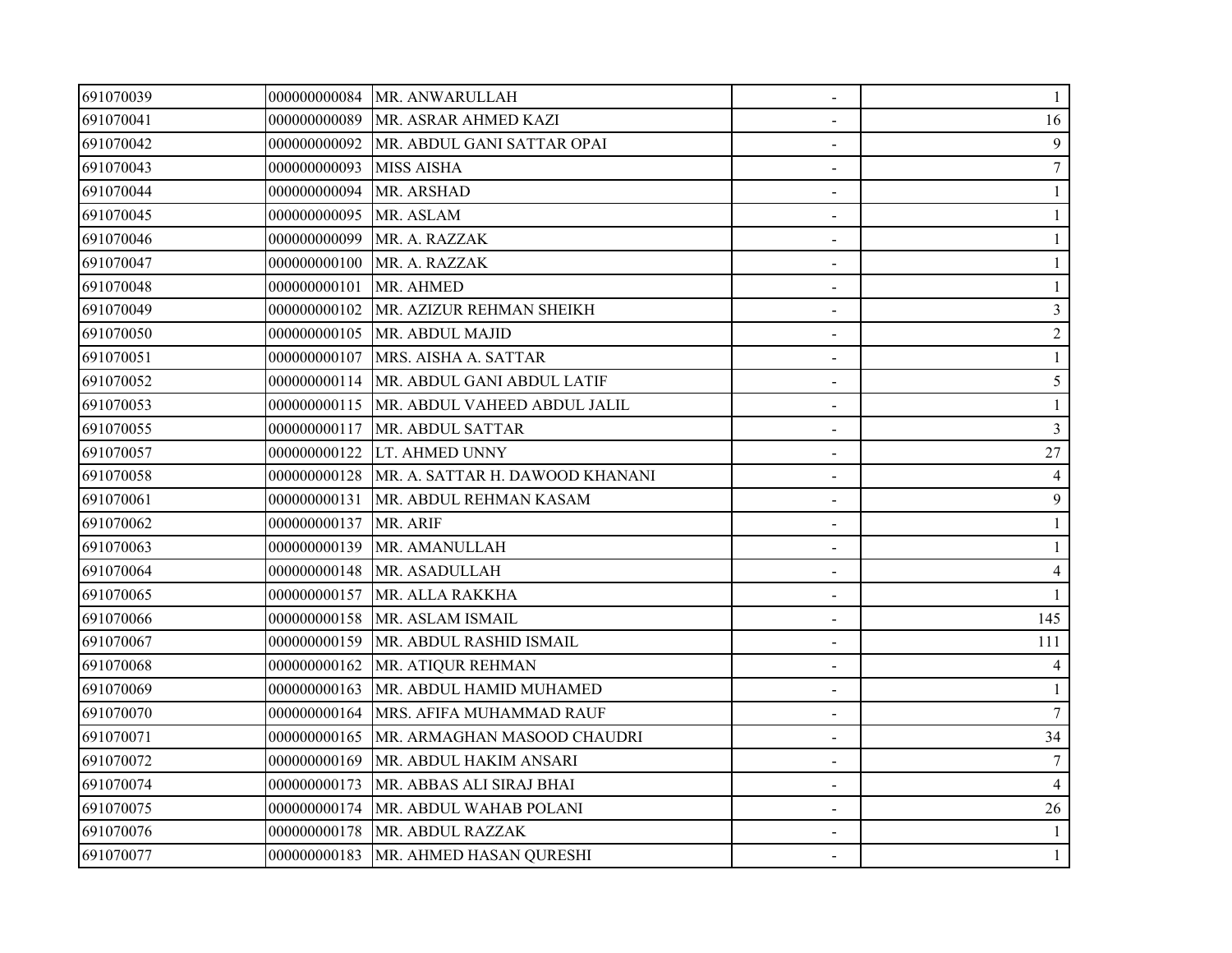| 691070078 |              | 000000000187   MR. ABDUL RAHIM AHMED | $\overline{\phantom{a}}$ | 4              |
|-----------|--------------|--------------------------------------|--------------------------|----------------|
| 691070079 | 000000000189 | MR. ABDUL RASHID KHAN                |                          | 25             |
| 691070080 | 000000000190 | MR. ASIF ILYAS                       |                          | 18             |
| 691070082 | 000000000193 | DR. A. SATTAR USMAN JUMANI           |                          |                |
| 691070083 | 000000000194 | MR. ABDUL RASHID MANIAR              | $\blacksquare$           | $\mathfrak{S}$ |
| 691070084 | 000000000199 | MR. ABDUL RAUF                       |                          | 23             |
| 691070085 | 000000000202 | MR. ABDUL GHANI                      |                          | $\overline{2}$ |
| 691070086 | 000000000204 | MR. ABDUL SATTAR                     |                          |                |
| 691070088 | 000000000206 | MR. AMANULLAH                        |                          | 19             |
| 691070089 | 000000000209 | AL-HAMZA TRADING CO. LTD.            |                          | 35             |
| 691070090 | 000000000219 | MRS. ALMAS G. BANA                   |                          | 10             |
| 691070091 | 000000000226 | MR. ASHRAF                           |                          |                |
| 691070092 | 000000000229 | MR. ABDUL GHANI KHAN                 | $\overline{\phantom{a}}$ | 7              |
| 691070093 | 000000000230 | MR. ABDUL QAYYUM MIR                 |                          | 22             |
| 691070094 | 000000000233 | MAJOR AMIR MUHAMMAD KHAN             |                          | 6              |
| 691070095 | 000000000234 | MRS. ANISA MOIZ                      |                          | 26             |
| 691070097 | 000000000236 | MR. A. RAB BADRUDDIN                 |                          |                |
| 691070098 | 000000000239 | MRS. AISHA                           |                          | 5              |
| 691070099 | 000000000245 | MR. ABDUL HAMEED                     |                          |                |
| 691070100 | 000000000251 | MR. ABDUL WAHID                      |                          |                |
| 691070101 | 000000000252 | MR. A. GHAFFAR                       |                          |                |
| 691070104 | 000000000259 | MR. ABDUL AZIZ                       |                          | $\tau$         |
| 691070105 | 000000000263 | <b>MST. ALTAF BEGUM</b>              |                          | 43             |
| 691070106 | 000000000264 | MR. ABOOBAKAR                        |                          | 2              |
| 691070107 | 000000000268 | MR. ABDULLAH                         |                          | $\mathbf{1}$   |
| 691070108 | 000000000269 | MR. ABDUL LATIF                      |                          |                |
| 691070109 | 000000000271 | MR. ABOOBAKER                        |                          | 7              |
| 691070110 | 000000000283 | MR. ABDUL QADIR                      |                          | $\tau$         |
| 691070113 | 000000000288 | MR. ABDUL RASHID                     |                          |                |
| 691070114 | 000000000293 | MR. AHMED                            |                          |                |
| 691070115 | 000000000294 | MR. ASAD YAQUB                       |                          |                |
| 691070116 | 000000000296 | MR. ABDUL RAZAK                      |                          |                |
| 691070117 |              | 000000000298 MR. ABDUL GHAFOOR       |                          | $\mathfrak{Z}$ |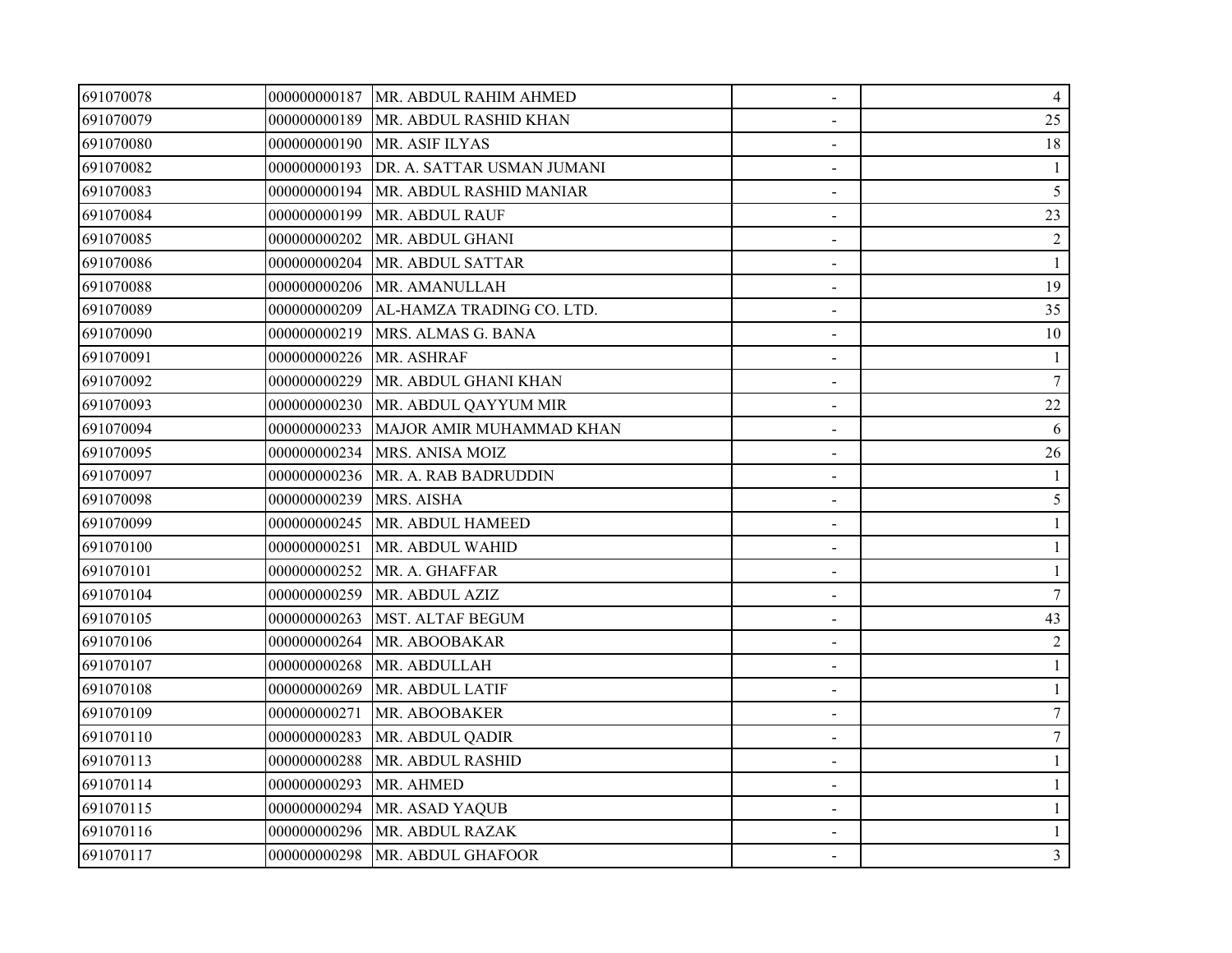| 691070118 |                          | 000000000302   MR. ABDUL RASHID      |                | 1              |
|-----------|--------------------------|--------------------------------------|----------------|----------------|
| 691070119 |                          | 000000000303 MR. ARIF YAQOOB         |                |                |
| 691070120 |                          | 000000000309 MR. A. JABBAR           |                |                |
| 691070121 | 000000000310             | MR. ABDUL MAJID                      |                |                |
| 691070123 | 000000000312             | MR. ABDUL ALEEM                      | $\blacksquare$ |                |
| 691070124 | 000000000316             | MR. AKBAR ALI PANJWANI               | $\sim$         | 46             |
| 691070125 | 000000000321             | MR. ABDUL MAJID                      |                |                |
| 691070126 | 000000000331             | MR. AFZAL WAQAR SHEIKH               |                | 3              |
| 691070127 | 000000000333             | MR. ABID MANZOOR                     |                |                |
| 691070128 |                          | 000000000334 MRS. AISHA DIN MUHAMMAD |                |                |
| 691070129 | 000000000335             | MR. ABDUL RAZZAK                     |                | $\overline{2}$ |
| 691070130 | 000000000340             | MR. ABDUL LATIF                      |                | 4              |
| 691070131 | 000000000341             | MR. AMAN                             | $\blacksquare$ |                |
| 691070132 |                          | 000000000343 MR. GHULAM ABBAS        |                |                |
| 691070133 | 000000000345             | MR. ABDUL QADIR                      |                |                |
| 691070134 | 000000000347             | MR. ABDUL SALAM                      |                |                |
| 691070135 |                          | 000000000348 MR. ABDUL WAHID         |                |                |
| 691070136 |                          | 000000000356 BEGUM AQILA HASSAN      |                | 12             |
| 691070138 | 000000000359             | <b>BEGUM NASIM FATIMA</b>            |                | 14             |
| 691070140 | 000000000364             | MR. BAWA MIAN KAZI                   | $\blacksquare$ |                |
| 691070142 | 000000000368             | MR. BILAL AHMED                      |                | 1              |
| 691070143 | 000000000369             | MR. BAHAUDDIN S. URAIZEE             |                | 12             |
| 691070144 | 000000000370             | <b>BEGUM NUSRAT MUZAFFAR</b>         |                | 14             |
| 691070145 | 000000000371             | <b>BEGUM NUSRAT MUZAFFAR</b>         |                | 47             |
| 691070146 | 000000000372             | <b>BEGUM NUSRAT MUZAFFAR</b>         |                | 30             |
| 691070147 | 000000000402             | <b>CHOUDRY LAL KHAN</b>              |                | 3              |
| 691070149 | 000000000405             | <b>CHOUDRY BARKAT ALI</b>            |                | 18             |
| 691070151 |                          | 000000000424 DR. RASHID AHMED        | $\sim$         | 35             |
| 691070152 | 000000000427             | MR. DIN MUHAMMAD (PAF)               |                |                |
| 691070153 | 000000000436             | MR. ESMAIL                           |                |                |
| 691070154 |                          | 000000000437 MR. EBRAHIM             |                | 5              |
| 691070155 | 000000000438 MR. ELLIYAS |                                      |                |                |
| 691070156 |                          | 000000000451 MISS FAZLUNNISA         |                | 5              |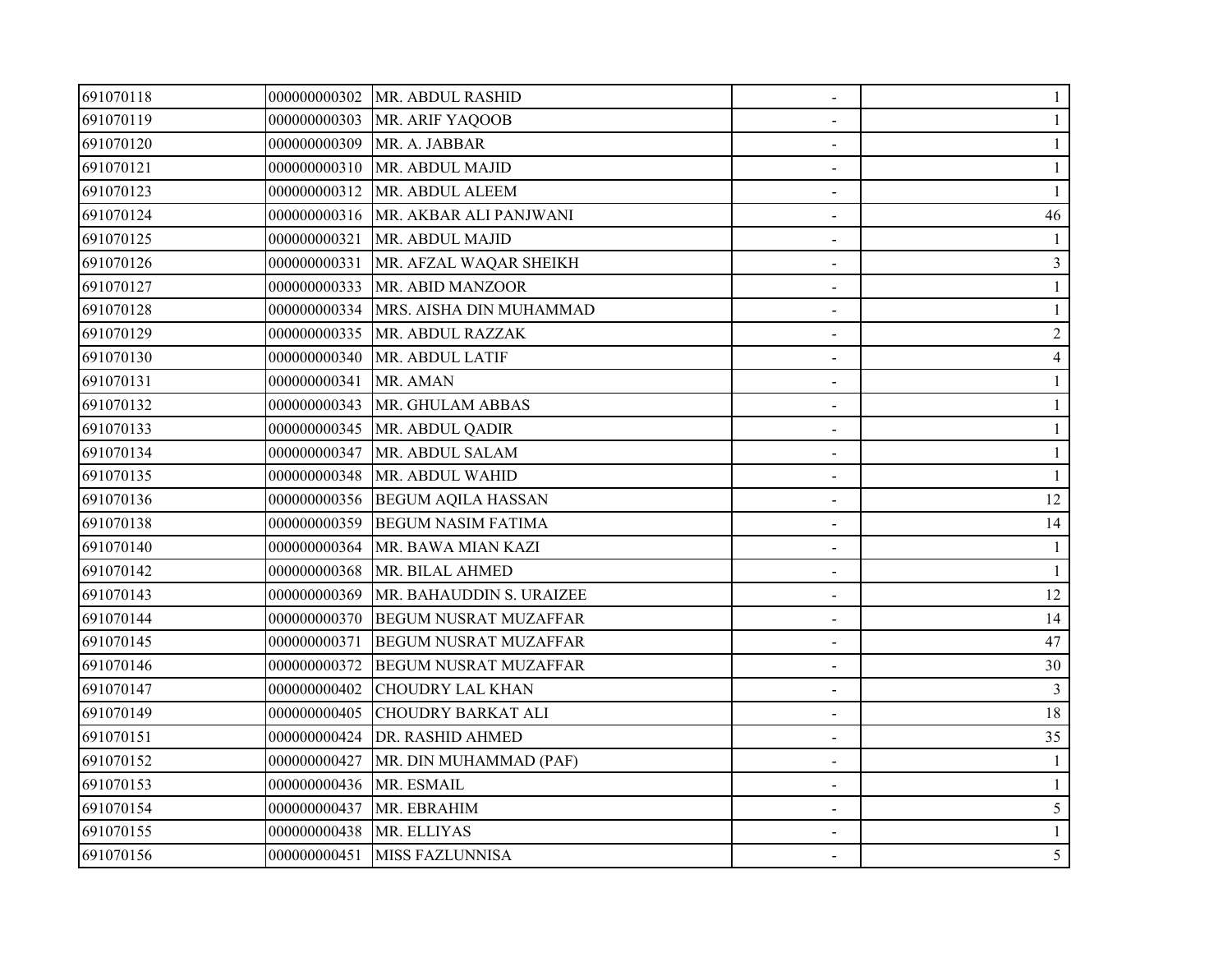| 691070157 |              | 000000000453 MR. FAZAL HUSSAIN | $\blacksquare$ | 82              |
|-----------|--------------|--------------------------------|----------------|-----------------|
| 691070158 | 000000000457 | MST. FARZANA MOHYUDDIN         |                |                 |
| 691070159 | 000000000458 | MR. FAQIR SYED AAMIRUDDIN      |                | 48              |
| 691070160 | 000000000459 | MR. FUAD ANWAR KHAN            |                |                 |
| 691070161 | 000000000460 | MR. FARHAT ALI                 | $\blacksquare$ | $\tau$          |
| 691070162 | 000000000461 | MR. FEROZEUDDIN                |                | 22              |
| 691070163 | 000000000462 | MR. FAWAD YUSUF                |                |                 |
| 691070164 | 000000000465 | MR. FAIZ AHMED KHAN            |                | 14              |
| 691070165 | 000000000471 | MR. FEROZE KAZANI              |                | 7               |
| 691070166 | 000000000475 | MR. FEROZE UDDIN               |                | 11              |
| 691070167 | 000000000476 | MR. FARID UDDIN                |                | 103             |
| 691070168 | 000000000477 | MRS. FATIMA                    | $\blacksquare$ |                 |
| 691070169 | 000000000478 | MRS. FATIMA ABDUL HAMID        | $\blacksquare$ | 1               |
| 691070170 | 000000000482 | <b>MISS FARHAT JAHAN</b>       |                | 31              |
| 691070171 | 000000000483 | MR. FAHIM AHMED                |                | 2               |
| 691070173 | 000000000491 | MR. FIAZ AHMAD                 |                | $\overline{c}$  |
| 691070175 | 000000000499 | MR. FIDA HUSAIN                |                |                 |
| 691070176 | 000000000503 | MR. GUL REHAN                  |                | $\overline{3}$  |
| 691070177 | 000000000506 | GRINDLAYS SERVICES (PVT) LTD.  |                | 10              |
| 691070180 | 000000000520 | MR. GHULAM NABI SIDDIQUE       | $\blacksquare$ | 7               |
| 691070181 | 000000000521 | MRS. GHULAM SAFIA              |                | 23              |
| 691070184 | 000000000527 | MR. GHULAM MUHAMMAD HAJI HABIB |                | 36              |
| 691070185 | 000000000528 | MR. GHULAM MUHAMMAD MALIK      |                | 23              |
| 691070186 | 000000000529 | MR. GHAFFAR MUHAMMAD           |                | 15              |
| 691070188 | 000000000535 | MR. GHULAM HUSSAIN             |                | $7\phantom{.0}$ |
| 691070189 | 000000000537 | MR. GHULAM HUSSAIN             |                |                 |
| 691070190 | 000000000539 | MISS GUL N. REHMAN             | $\blacksquare$ | $\overline{2}$  |
| 691070191 | 000000000541 | MR. H. IRSHAD ELLAHI           | $\blacksquare$ | 56              |
| 691070192 | 000000000545 | <b>HAJI ABDUL RAHIM</b>        |                |                 |
| 691070193 | 000000000548 | MR. HAFIZ MUHAMMAD ILYAS       |                | 24              |
| 691070194 | 000000000549 | MR. HABIB                      |                | 4               |
| 691070196 | 000000000552 | MRS. HUMERA BANO               |                |                 |
| 691070197 |              | 000000000554 MST. HASINA JAN   |                | 47              |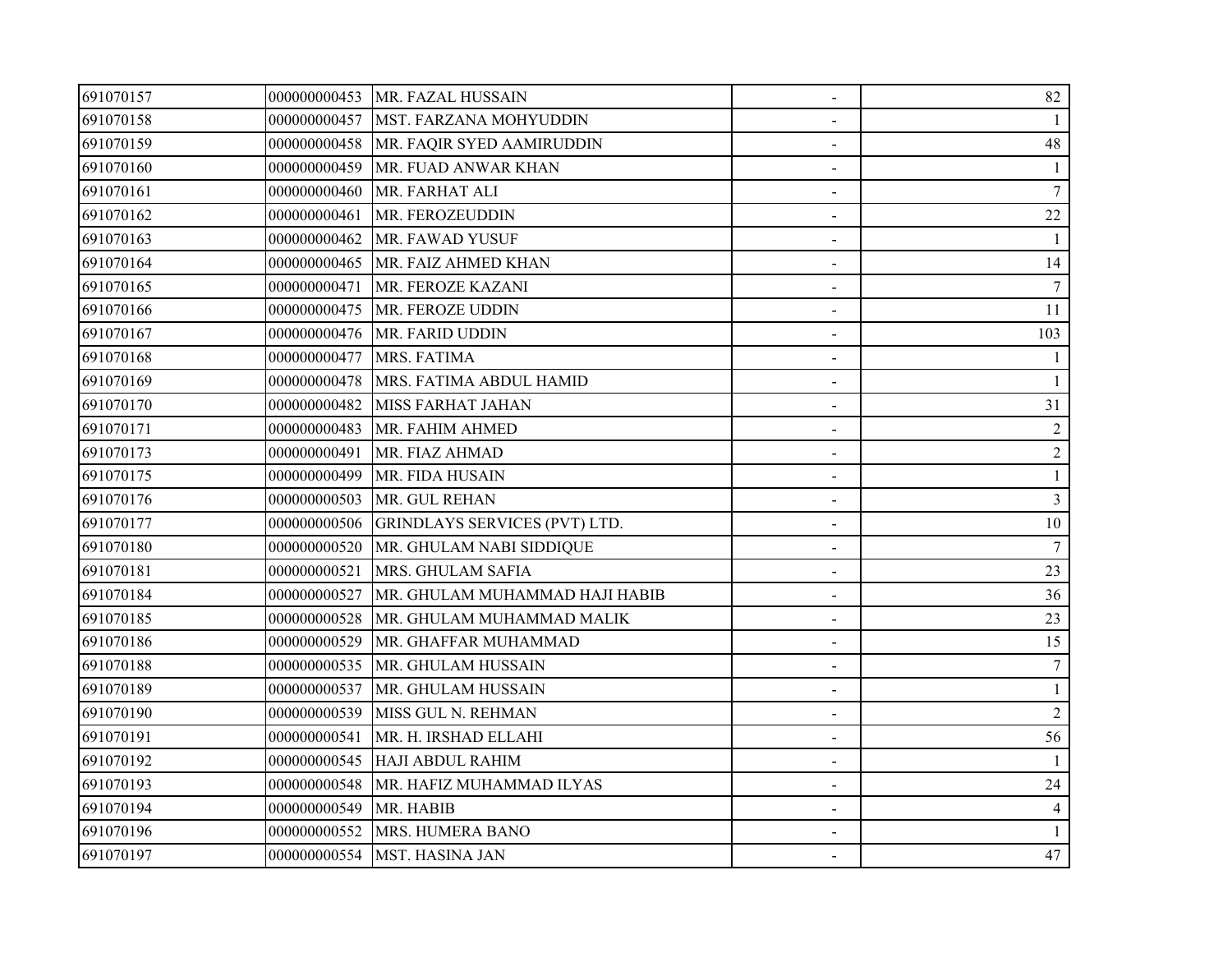| 691070198 |                         | 000000000558 MST. HAMIDA BEGUM           | $\overline{\phantom{a}}$ | 5              |
|-----------|-------------------------|------------------------------------------|--------------------------|----------------|
| 691070199 | 000000000561            | MR. HAIDER ALI                           |                          |                |
| 691070200 | 000000000563            | MR. H. FATEH MUHAMMAD                    |                          |                |
| 691070201 | 000000000564            | MR. HABIB H. PATHAN                      |                          | 34             |
| 691070202 | 000000000579            | HAJI ISSA TAHIR MUHAMMAD                 |                          |                |
| 691070205 | 000000000584            | <b>HAJI MAJID</b>                        |                          |                |
| 691070206 | 000000000586            | MRS. HAWA BI                             |                          |                |
| 691070208 | 000000000591            | MR. HABIB AHMAD                          |                          |                |
| 691070209 | 000000000599            | <b>HAJI YAKOOB</b>                       |                          | 9              |
| 691070210 | 000000000604            | MR. H.M. YAHYA                           |                          |                |
| 691070211 | 000000000607            | MRS. HUMYRA KHATOON SAIYID               |                          | $\overline{3}$ |
| 691070213 | 000000000610            | HAJI ABDUL GHAFFAR IBRAHIM               |                          | 28             |
| 691070214 | 000000000611            | MRS. HALIMA GHULAM MUHAMMAD              | $\overline{\phantom{a}}$ | $\overline{2}$ |
| 691070215 | 000000000613            | MR. HAMEED UDDIN                         |                          | 11             |
| 691070216 | 000000000616 MR. HAROON |                                          |                          |                |
| 691070217 |                         | 000000000617 HAJIANI ZAIBUNNISA          |                          | 5              |
| 691070218 |                         | 000000000618 HAJI ABDUR RAZZAK           |                          | 5              |
| 691070219 | 000000000621            | MR. H.A. GAFFAR                          |                          | $\overline{4}$ |
| 691070221 |                         | 000000000625  HAJEE LAL MUHAMMAD SIDDIQI |                          | 5              |
| 691070222 | 000000000633            | MRS. HAJRA                               | $\blacksquare$           | 12             |
| 691070223 | 000000000634 MR. HANIF  |                                          | $\blacksquare$           |                |
| 691070224 | 000000000635            | MR. HAMEED HAJI HABIB                    |                          | 36             |
| 691070225 | 000000000636            | MR. HAMID                                |                          | 5              |
| 691070226 | 000000000637            | <b>HAJI USMAN</b>                        |                          | 5              |
| 691070227 | 000000000638            | HAJI AHMED JOOMA                         |                          | $\overline{2}$ |
| 691070228 | 000000000640            | MR. HOOSAIN                              |                          |                |
| 691070230 | 000000000660            | MR. IMRAN                                |                          |                |
| 691070231 | 000000000661            | MR. IFTIKHAR AHMED                       |                          | $\overline{4}$ |
| 691070232 | 000000000663            | MR. IQBAL ABDULLAH                       |                          | 13             |
| 691070233 | 000000000664            | MR. IFTIKHAR AHMED CHOUDHRY              |                          | 6              |
| 691070234 | 000000000666            | MST. IQBAL BEGUM                         |                          | 5              |
| 691070235 | 000000000667            | MR. IQBAL                                |                          |                |
| 691070236 | 000000000668            | MR. IQBAL M. MIABHOY                     |                          | $\mathbf{1}$   |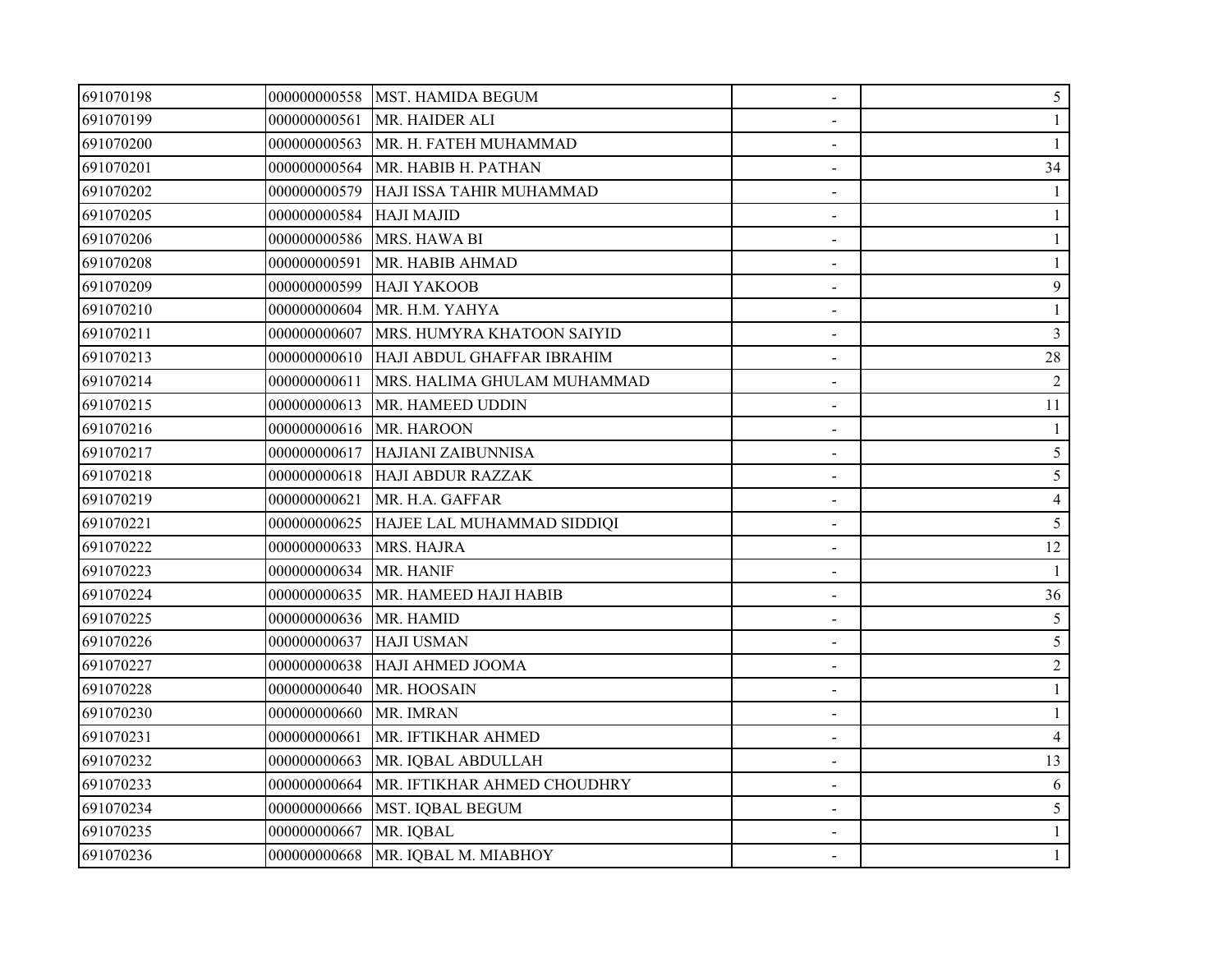| 691070237 | 000000000669 | MR. ISLAM AHMED SIDDIQUI | $\overline{\phantom{a}}$     | $\mathfrak{Z}$ |
|-----------|--------------|--------------------------|------------------------------|----------------|
| 691070238 | 000000000670 | MR. IQBAL AHMED          |                              | 15             |
| 691070239 | 000000000671 | MR. IDREES               |                              | 15             |
| 691070240 | 000000000676 | MR. IBRAHIM ABDUL LATIF  |                              | 3              |
| 691070241 | 000000000681 | MR. ISMAIL HAJI SULEMAN  | $\blacksquare$               | 76             |
| 691070242 | 000000000691 | MR. ILYAS A. AZIZ        |                              |                |
| 691070243 | 000000000697 | MR. IQBAL                |                              | $\tau$         |
| 691070244 | 000000000698 | MR. IMAM BAKHSH          |                              |                |
| 691070245 | 000000000699 | MR. IRFAN                |                              |                |
| 691070246 | 000000000700 | MR. IFTIKHAR AHMED       |                              | 34             |
| 691070247 | 000000000703 | MR. JAWID                |                              |                |
| 691070248 | 000000000704 | <b>MST. JENUM BAI</b>    | $\blacksquare$               | $\overline{2}$ |
| 691070249 | 000000000705 | MR. JUNAID               | $\blacksquare$               |                |
| 691070250 | 000000000706 | MR. JAWED                |                              |                |
| 691070251 | 000000000708 | MR. JAWEED USMAN         |                              | 3              |
| 691070252 | 000000000723 | MR. JABBAR               |                              | $\overline{3}$ |
| 691070254 | 000000000733 | <b>MST. KHAIRUNNISA</b>  |                              | 149            |
| 691070256 | 000000000744 | KHAWAJA MUHAMMAD AFZAL   |                              | 11             |
| 691070257 | 000000000746 | MR. KASSAM               |                              |                |
| 691070258 | 000000000747 | MRS. KHURSHID BEGUM      | $\blacksquare$               | 3              |
| 691070259 | 000000000751 | MR. KAMRAN               |                              |                |
| 691070261 | 000000000764 | MST. KULSUM AMIR KARIMI  |                              | 3              |
| 691070263 | 000000000771 | MR. KHURSHID ALAM MAQBUL |                              | 5              |
| 691070264 | 000000000772 | KHAWAJA MUHAMMAD SHAFI   |                              | $\overline{2}$ |
| 691070266 | 000000000782 | MR. KASHIF ARSHAD        |                              | $\overline{3}$ |
| 691070267 | 000000000783 | KAZI ABDUL SHAKOOR       |                              | $\overline{c}$ |
| 691070269 | 000000000785 | MR. KHALIQUR REHMAN      | $\qquad \qquad \blacksquare$ | 5              |
| 691070270 | 000000000786 | MR. KHALID RAFIQUE       | $\sim$                       |                |
| 691070271 | 000000000790 | <b>MISS KHATIJA</b>      |                              | 5              |
| 691070272 | 000000000798 | MR. KHALID AHMAD         |                              |                |
| 691070273 | 000000000801 | MR. LATIF H. HAMID       |                              | 18             |
| 691070274 | 000000000802 | MR. LATIF SHAKOOR        |                              | 52             |
| 691070275 | 000000000828 | MR. MUHAMMAD TARIQ ADAM  |                              | $\overline{4}$ |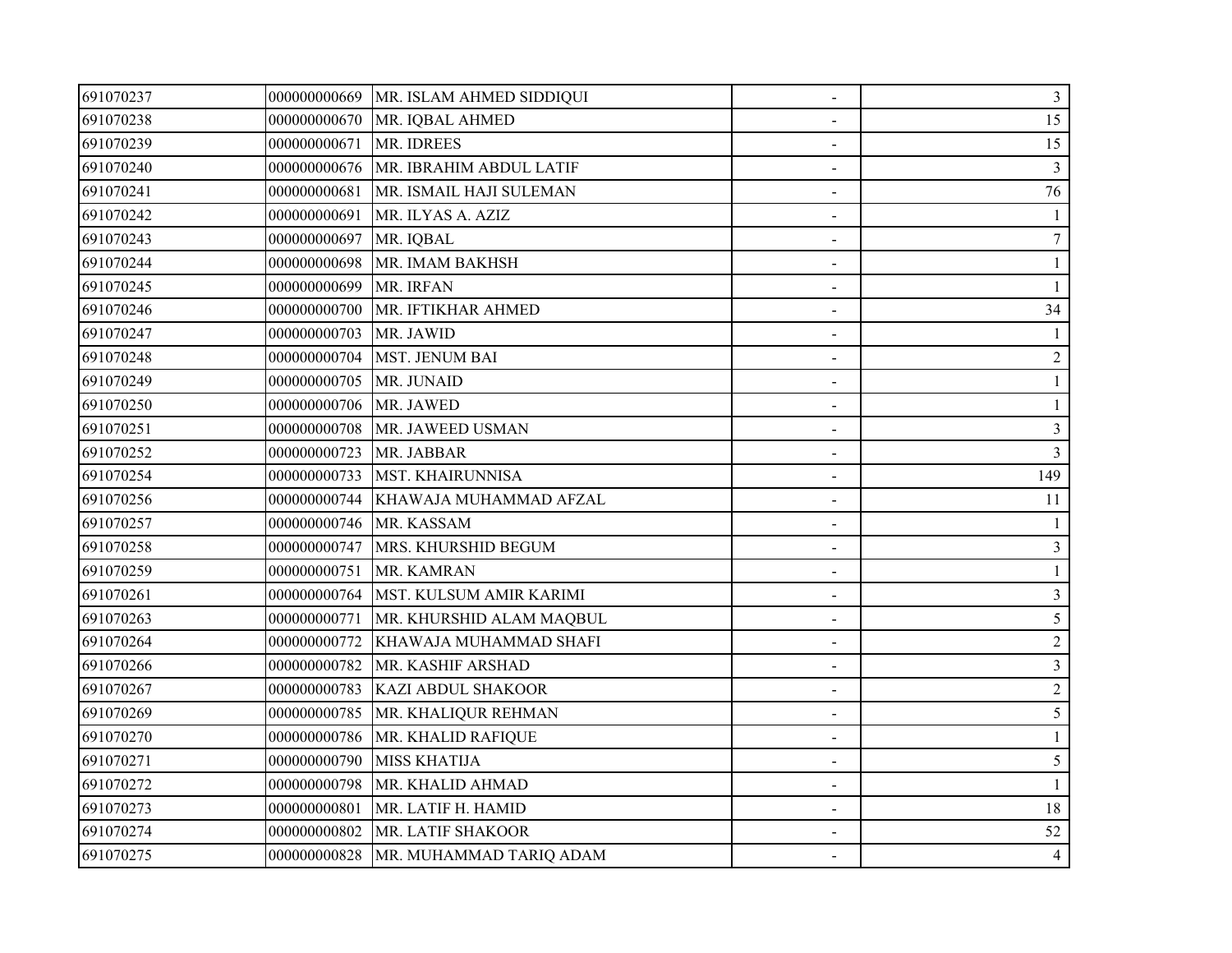| 691070278 |              | 000000000833   MR. MUHAMMAD RAFIQ           | $\blacksquare$           | 7              |
|-----------|--------------|---------------------------------------------|--------------------------|----------------|
| 691070279 | 000000000841 | MR. MALIK GHULAM RASOOL                     |                          |                |
| 691070281 | 000000000845 | MR. MUHAMMAD AQEEL                          |                          | 47             |
| 691070282 | 000000000851 | MR. MUHAMMAD MOHIUDDIN QURESHI              |                          |                |
| 691070283 | 000000000853 | MR. MUHAMMAD HANIF                          | $\blacksquare$           |                |
| 691070284 | 000000000857 | MR. MUHAMMAD IQBAL                          |                          | 9              |
| 691070285 | 000000000858 | MR. M. ASIF IQBAL                           |                          |                |
| 691070286 | 000000000859 | MR. MANSOOR MUNIR MIRZA                     |                          | 23             |
| 691070287 | 000000000861 | <b>MIAN AHMED SHAH</b>                      |                          |                |
| 691070288 | 000000000862 | <b>MISS MUNAZZA ANSAR</b>                   |                          | 5              |
| 691070289 | 000000000865 | MR. MUHAMMAD AKHTAR                         |                          | 54             |
| 691070290 | 000000000867 | MR. MUHAMMAD TOUFIQUE                       |                          |                |
| 691070291 | 000000000869 | MR. MUHAMMAD                                |                          |                |
| 691070292 | 000000000870 | MIAN ABDUL SUBHAN PARACHA                   |                          | $\overline{4}$ |
| 691070294 | 000000000878 | MR. MUHAMMAD YOUSUF S. MOTI                 |                          |                |
| 691070295 | 000000000881 | MRS. MARYAM KHATOON                         |                          | 30             |
| 691070296 | 000000000882 | MR. MUHAMMAD KHALIL MIAN                    |                          | $\tau$         |
| 691070297 | 000000000883 | <b>MIRZA SHER DILL</b>                      |                          | $\overline{2}$ |
| 691070298 | 000000000888 | MRS. MUMTAZ BEGUM                           |                          |                |
| 691070299 | 000000000889 | MST. MAIMUNA BAI SULAIMAN                   | $\overline{\phantom{a}}$ | 18             |
| 691070300 | 000000000892 | MR. MOHAMMAD SHAFI                          |                          | 1,111          |
| 691070301 | 000000000894 | MR. MUHAMMAD AZAM                           |                          |                |
| 691070302 | 000000000895 | MR. M. SALMAN HASHMI                        |                          | $\tau$         |
| 691070303 | 000000000896 | MALIK MUHAMMAD AKRAM                        |                          | 3              |
| 691070304 | 000000000897 | MRS. MUSARAT FARHAT ALI                     |                          | 21             |
| 691070306 | 000000000900 | MR. MANSOOR AHMED                           |                          | $\overline{c}$ |
| 691070307 | 000000000901 | MR. MUHAMMAD RAFI                           | $\blacksquare$           |                |
| 691070308 | 000000000904 | MR. MUNAF                                   | $\blacksquare$           |                |
| 691070309 | 000000000905 | MR. M. SALEEM                               |                          |                |
| 691070310 | 000000000908 | MR. MUHAMMAD NASIR                          |                          |                |
| 691070313 | 000000000923 | MR. MUHAMMAD SIDDIQ                         |                          | $\overline{4}$ |
| 691070314 | 000000000930 | MR. MUHAMMAD SIDDIQ                         |                          |                |
| 691070316 |              | 000000000932   MR. MUHAMMAD RAFIQ HAJI ISSA |                          |                |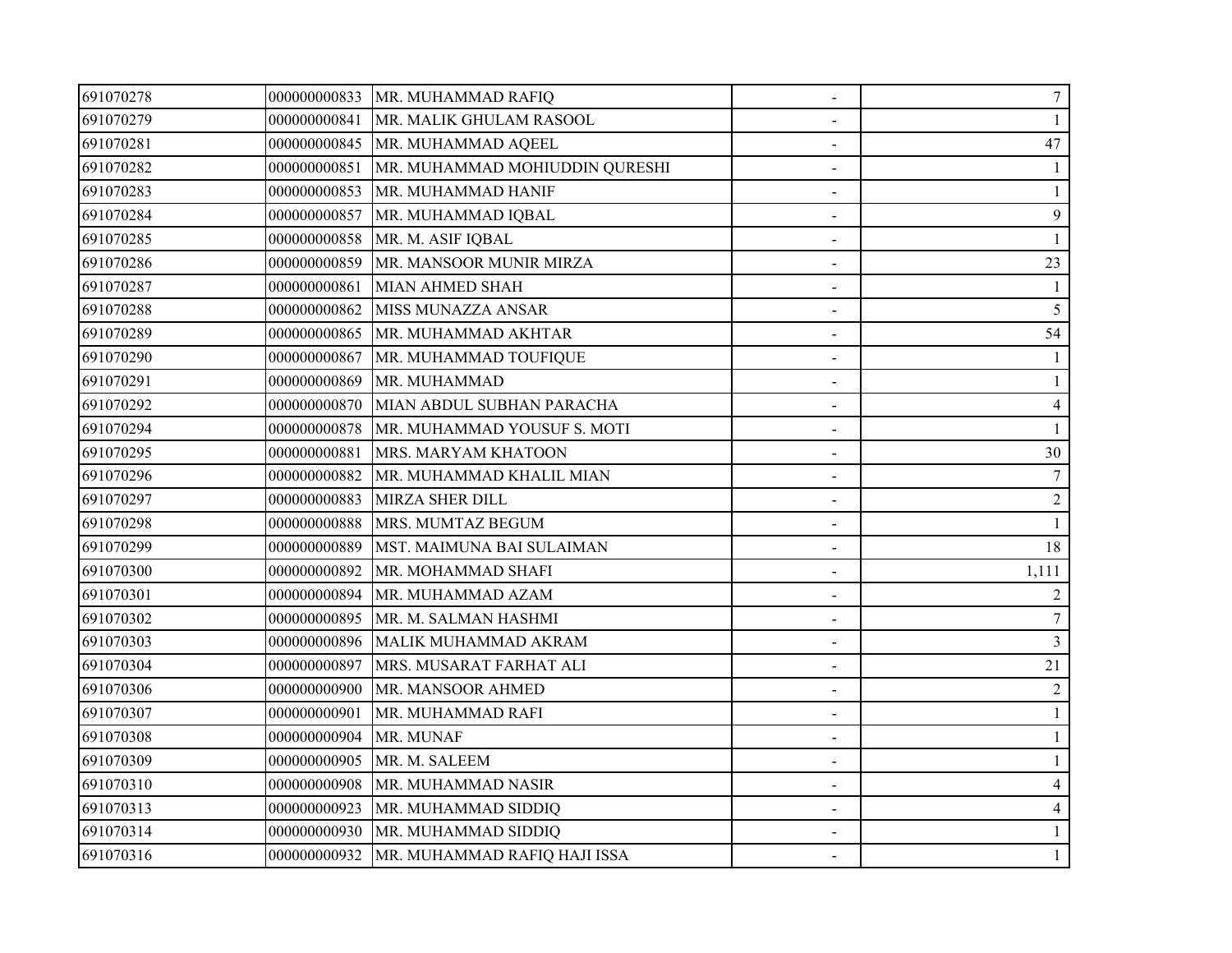| 691070318 |              | 000000000935   MR. MUHAMMAD SALEEM       |                              | 16             |
|-----------|--------------|------------------------------------------|------------------------------|----------------|
| 691070321 | 000000000939 | MR. MUHAMMAD RAFIQ KAPADIYA              |                              | 2              |
| 691070322 | 000000000940 | MR. MITHOO                               |                              | $\mathbf{1}$   |
| 691070323 | 000000000941 | MR. MUHAMMAD YASIN                       |                              | $\sqrt{2}$     |
| 691070324 | 000000000946 | MR. MUHAMMAD                             |                              | 15             |
| 691070325 | 000000000958 | MR. MUHAMMAD ASLAM SATTAR                | $\blacksquare$               |                |
| 691070326 | 000000000959 | MR. M. QAMRUZZAMAN KHAN                  |                              | 25             |
| 691070327 | 000000000960 | MR. MAQBOOL SADIQ                        |                              |                |
| 691070328 | 000000000961 | MR. MUHAMMAD                             |                              | 3              |
| 691070329 | 000000000965 | MR. MUHAMMAD SIDDIQ                      |                              | 9              |
| 691070331 | 000000000967 | MR. MUMTAZ ALI PIRWANI                   |                              |                |
| 691070332 | 000000000973 | MR. MUHAMMAD AFZAL                       |                              |                |
| 691070334 | 000000000983 | MR. M. JAWEED                            | $\overline{\phantom{a}}$     |                |
| 691070335 | 000000000987 | MR. MUHAMMAD RAFIQ                       |                              | $\overline{2}$ |
| 691070336 | 000000000988 | MR. M. HANIF NOORANI                     |                              | 2              |
| 691070337 | 000000000989 | MR. M. ASHRAF NOORANI                    |                              |                |
| 691070338 | 000000000992 | MR. MUHAMMAD SIDDIK                      |                              |                |
| 691070339 | 000000000997 | MR. MUHAMMAD IDRESS                      |                              |                |
| 691070340 | 000000001001 | MR. MUHAMMAD RAUF                        |                              |                |
| 691070341 | 000000001005 | MR. MUNAWAR ALI                          | $\qquad \qquad \blacksquare$ |                |
| 691070342 | 000000001007 | MR. MUNIR ISMAIL                         |                              | 91             |
| 691070343 | 000000001010 | MR. MUHAMMAD SIDDIQUE                    |                              | 9              |
| 691070344 |              | 000000001014   MR. M. YAMEEN UDDIN HAQQI |                              | 25             |
| 691070345 |              | 000000001018   MR. MUHAMMAD AMIN         |                              | 6              |
| 691070346 | 000000001019 | MR. MUHAMMAD HANIF                       |                              | 41             |
| 691070348 | 000000001023 | MR. MUHAMMAD ANIS-UR-REHMAN              |                              |                |
| 691070349 | 000000001025 | MR. MUNTAJBUDDIN                         |                              | 20             |
| 691070351 | 000000001029 | MR. MUHAMMAD SALEEM QURESHI              | $\blacksquare$               |                |
| 691070352 | 000000001030 | MR. MUHAMMAD WASIF                       |                              | 26             |
| 691070354 | 000000001033 | MR. MUHAMMAD HANIF                       |                              | 9              |
| 691070355 | 000000001051 | MR. MUNIR                                |                              | 18             |
| 691070356 |              | 000000001052 MR. MUHAMMAD ARIF BILVANI   |                              | 13             |
| 691070357 |              | 000000001053   MR. MUHAMMAD USMAN        |                              | 11             |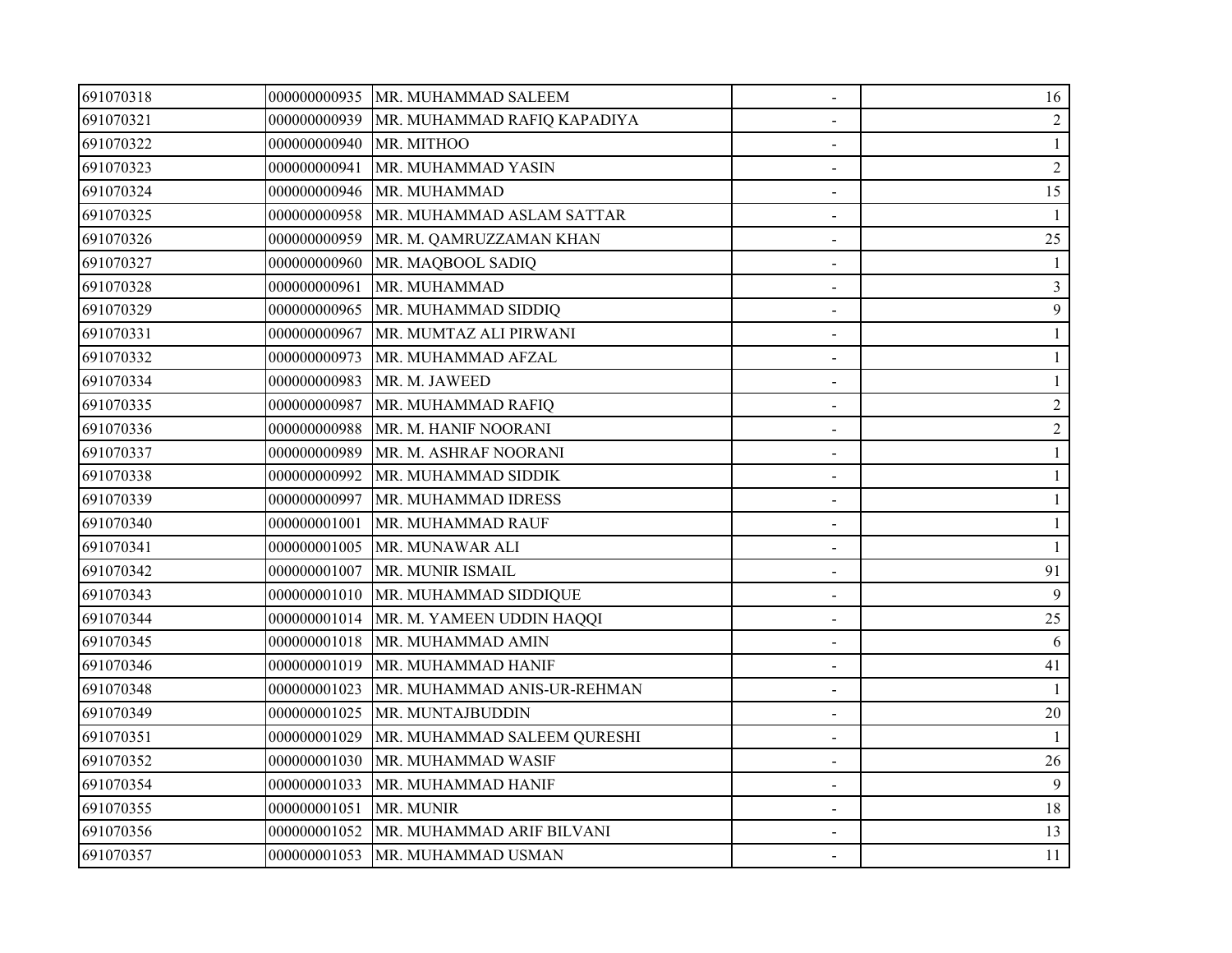| 691070358 |              | 000000001054 MR. MUHAMMAD ISMAIL           | $\blacksquare$ | 9              |
|-----------|--------------|--------------------------------------------|----------------|----------------|
| 691070359 |              | 000000001055 MRS. MUMTAZ SAYEED            |                | 21             |
| 691070360 |              | 000000001057 SUB. MAJ. M. BADARUDDIN O.B.I |                | 12             |
| 691070361 | 000000001058 | COL. M.H. ZAIDI                            |                |                |
| 691070362 | 000000001061 | MR. M. RAFIQ HAJI HUSSAIN                  | $\blacksquare$ |                |
| 691070363 | 000000001062 | MR. MOTI TAHER SHAIKH ALI                  |                | 9              |
| 691070367 | 000000001078 | MR. MASOOD MOHIUDDIN                       |                | 5              |
| 691070368 | 000000001080 | MR. MOIZ ALI HUSEN ALI                     |                | 20             |
| 691070369 | 000000001085 | MR. MAZHAR A. FEROZPURWALA                 |                | 334            |
| 691070370 | 000000001087 | MR. MUHAMMAD AYOOB HAJI DAWOOD             |                |                |
| 691070371 | 000000001092 | MR. MUHAMMAD ASHRAF                        |                |                |
| 691070372 | 000000001095 | MR. MUHAMMAD YUSUF ABBASI                  |                | 5              |
| 691070373 | 000000001097 | MR. MUHAMMAD ILYAS                         |                | 5              |
| 691070374 | 000000001098 | MR. MUHAMMAD ANWAR QURASHI                 |                |                |
| 691070375 | 000000001099 | MISS MUMTAZ DURVESH                        |                |                |
| 691070376 | 000000001100 | MR. M. YOUSUF M. YOUNUS                    |                |                |
| 691070377 | 000000001106 | MR. MUHAMMAD ABID                          |                |                |
| 691070378 | 000000001107 | MR. M. IMRAN                               |                |                |
| 691070379 |              | 000000001115  MST. MAHER BANU QAMARUDDIN   |                | 62             |
| 691070381 | 000000001123 | MALIK MUSHTAQ ALI KHAN                     |                | 43             |
| 691070383 | 000000001146 | MR. MUHAMMAD ABBAS                         |                |                |
| 691070384 | 000000001149 | MR. M. ZUBAIR                              |                | 9              |
| 691070385 |              | 000000001154 MR. MUHAMMAD ABBAS            |                | 46             |
| 691070387 |              | 000000001158   MR. M. IMTIAZ               |                |                |
| 691070389 |              | 000000001164   MR. MUHAMMAD ALTAF          |                |                |
| 691070390 | 000000001167 | MR. MUHAMMAD HANIF                         |                |                |
| 691070391 | 000000001168 | MR. MEHBOOB SHAH                           | $\blacksquare$ |                |
| 691070394 | 000000001182 | MR. MUHAMMAD IRFAN                         | $\sim$         | $\overline{2}$ |
| 691070395 |              | 000000001184   MR. MUHAMMAD USMAN BAWANY   |                |                |
| 691070396 | 000000001187 | MR. MUHAMMAD FAROOQ                        |                | 4              |
| 691070397 | 000000001190 | MR. MUHAMMAD SALIM                         |                | $\overline{4}$ |
| 691070398 | 000000001191 | MR. MUHAMMAD HANIF                         |                |                |
| 691070399 |              | 000000001193 MISS MUMTAZ                   |                | 42             |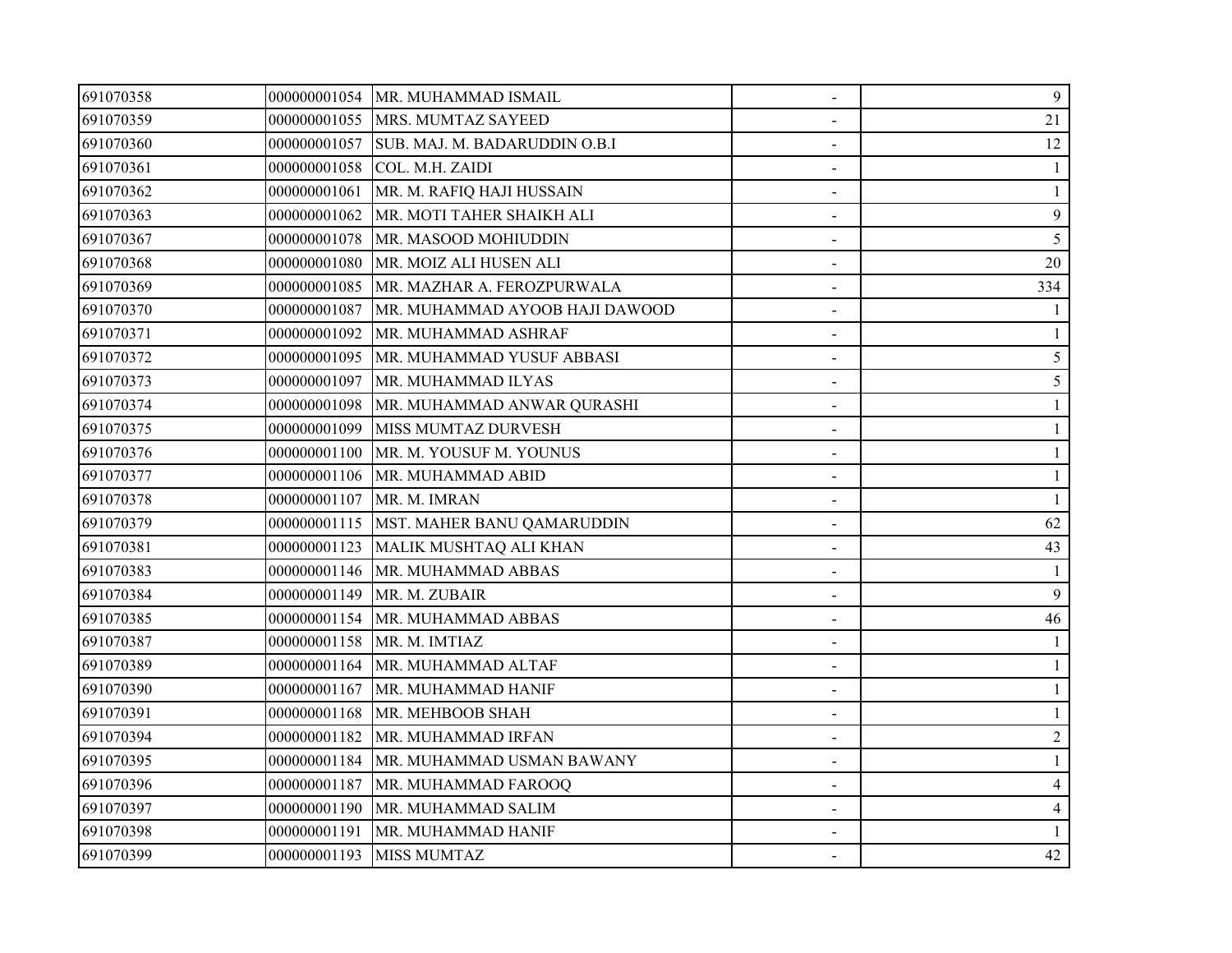| 691070400 |              | 000000001198 MR. MINOO R. PATELL             | $\blacksquare$ | 92              |
|-----------|--------------|----------------------------------------------|----------------|-----------------|
| 691070401 |              | 000000001205 MST. NOOR JEHAN                 |                | 138             |
| 691070402 |              | 000000001206 MRS. NAHEED HASSAN              |                | 9               |
| 691070403 | 000000001209 | MISS NELOFAR IQBAL                           |                | $\overline{2}$  |
| 691070404 | 000000001212 | MST. NACHI OSMAN ALI                         | $\blacksquare$ | 12              |
| 691070408 | 000000001224 | <b>MRS. NIGHAT ALI</b>                       |                | 1,323           |
| 691070409 | 000000001225 | <b>MISS NASIM KHATTAK</b>                    |                | $\tau$          |
| 691070410 | 000000001226 | <b>MISS NADARA KHATTAK</b>                   |                | $7\phantom{.0}$ |
| 691070412 | 000000001231 | MR. NASEEM RAFI                              |                | 12              |
| 691070413 |              | 000000001232 MR. NAEEM RAFI                  |                | 40              |
| 691070414 |              | 000000001234 MR. NASEEM JAVAID               |                |                 |
| 691070415 |              | 000000001235 MR. NIAZ AHMED                  | $\blacksquare$ | 74              |
| 691070416 |              | 000000001236 MRS. NASIRA SHEIKH              | $\blacksquare$ | 12              |
| 691070418 | 000000001238 | MRS. NOOR BANU T. VALLIANI                   |                | 23              |
| 691070419 | 000000001243 | <b>MISS NASIM BANO</b>                       |                | $\mathbf{9}$    |
| 691070420 | 000000001244 | MR. NOORUDDIN TAYYAB ALI                     |                | $\overline{c}$  |
| 691070421 |              | 000000001246   MR. NUSRAT KAMAL SIDDIQUE     |                |                 |
| 691070422 |              | 000000001250 MRS. NEVEZ NOSHIRWAN NOSHIRWANI |                | 49              |
| 691070423 | 000000001251 | MR. NASIR ALI HAJI VAROO                     |                | 35              |
| 691070424 | 000000001252 | MISS NASREEN BANOO                           | $\blacksquare$ |                 |
| 691070425 |              | 000000001253 MR. NOOR MUHAMMAD               |                | $\overline{3}$  |
| 691070426 |              | 000000001255  MST. NASREEN MUHAMMAD          |                |                 |
| 691070427 |              | 000000001256 MRS. NARGIS KHANUM              |                |                 |
| 691070428 | 000000001257 | <b>MRS. NAFEESA</b>                          |                | 3               |
| 691070429 | 000000001261 | <b>MRS. NARGIS ZAHIR</b>                     |                | 14              |
| 691070430 | 000000001263 | MR. NAJIB A. CHOUDHRY                        |                | 34              |
| 691070431 | 000000001264 | MRS. NUZHAT JAMILA QAYYUM                    | $\blacksquare$ | 31              |
| 691070432 | 000000001266 | MR. NAZIRUDDIN MEHMOOD                       | $\sim$         | 918             |
| 691070433 | 000000001267 | MR. PERCY NOSHIR GAZDER                      |                | 12              |
| 691070434 | 000000001270 | MR. NADEEM ANWAR                             |                |                 |
| 691070435 | 000000001272 | <b>MISS NOOR JEHAN</b>                       |                | 1               |
| 691070436 |              | 000000001284   MR. NAJMUDDIN MIAN            |                | $\tau$          |
| 691070437 |              | 000000001285   MR. NISAR AHMED               |                | $\mathfrak{Z}$  |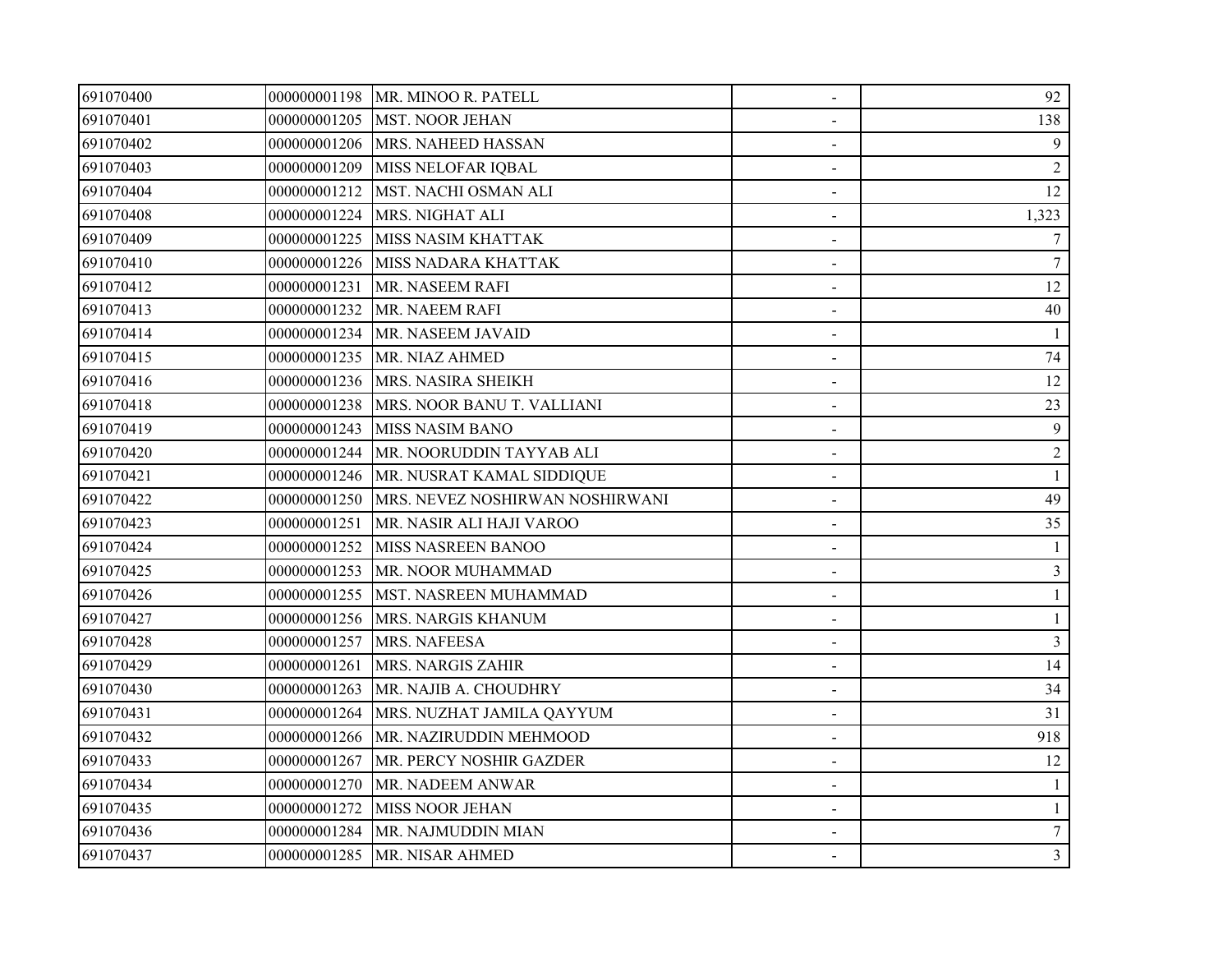| 691070438 |                         | 000000001287   MR. NASEERUL HAQ SIDDIQUI | $\overline{\phantom{a}}$ | 8              |
|-----------|-------------------------|------------------------------------------|--------------------------|----------------|
| 691070440 | 000000001297            | MR. NASIM BAIG                           |                          |                |
| 691070442 |                         | 000000001300 MISS NADIA DADA             |                          |                |
| 691070443 | 000000001302            | MR. OSMAN                                |                          | 5              |
| 691070445 |                         | 000000001318 LT. PIR AHMED UNNY          | $\blacksquare$           | 26             |
| 691070447 | 000000001325 MR. PERVEZ |                                          |                          |                |
| 691070448 |                         | 000000001342   MR. QURBAN HUSSAIN        |                          | 5              |
| 691070449 |                         | 000000001344 BRIG. QURBAN ALI KHAN       |                          | 17             |
| 691070450 | 000000001347            | MR. QADAR BAKHSH                         |                          | 6              |
| 691070451 |                         | 000000001348   MR. QAMER SAEED           |                          | $\overline{4}$ |
| 691070452 |                         | 000000001354   MST. RABIA SULEMAN        |                          | 9              |
| 691070453 | 000000001358            | MR. RIAZUL HASSAN GHAURI                 |                          | 110            |
| 691070455 | 000000001363            | MST. R. BEGUM                            | $\blacksquare$           |                |
| 691070458 | 000000001368            | MR. REHMATULLAH                          |                          |                |
| 691070459 | 000000001369            | MRS. RABIA BAI                           |                          |                |
| 691070460 | 000000001370            | MR. RIAZ A. KHAN                         |                          | 74             |
| 691070461 |                         | 000000001372 MRS. RAZIA SULTANA ABIDI    |                          |                |
| 691070462 |                         | 000000001374 MR. REHMATULLAH KAPADIYA    |                          | $\overline{2}$ |
| 691070463 | 000000001375            | MR. R.H. HABIB                           |                          |                |
| 691070464 | 000000001383            | MISS RAZIA FIDA HUSSAIN                  |                          | $\overline{4}$ |
| 691070465 | 000000001393            | MRS. RABIA                               |                          | $\overline{3}$ |
| 691070466 | 000000001397            | MRS. RUKAIYA BIBI YAKOOB DESAI           |                          | 10             |
| 691070467 | 000000001399            | MR. RAJAB ALI ISMAIL KAZANI              |                          |                |
| 691070468 | 000000001400            | MRS. ROSHAN KHANOO RAJAB ALI             |                          |                |
| 691070471 | 000000001408            | MR. RAIS AHMED                           |                          |                |
| 691070473 | 000000001414            | MRS. RAHIMA                              |                          |                |
| 691070474 |                         | 000000001416 RUSI SORABJI DHATIGARA      |                          | $\mathfrak{Z}$ |
| 691070476 | 000000001421            | MR. SABIHUDDIN AHMED                     |                          |                |
| 691070477 | 000000001422            | <b>SYED HAFIZ BAYABANI</b>               |                          | 3              |
| 691070479 | 000000001425            | <b>SYED NEHAL ABBAS</b>                  |                          |                |
| 691070480 | 000000001431            | MR. SULEMAN MUHAMMAD                     |                          | 5              |
| 691070481 | 000000001432            | MR. SULEMAN                              |                          | 5              |
| 691070482 |                         | 000000001433 MR. S. WASIF ALI            |                          | $\overline{2}$ |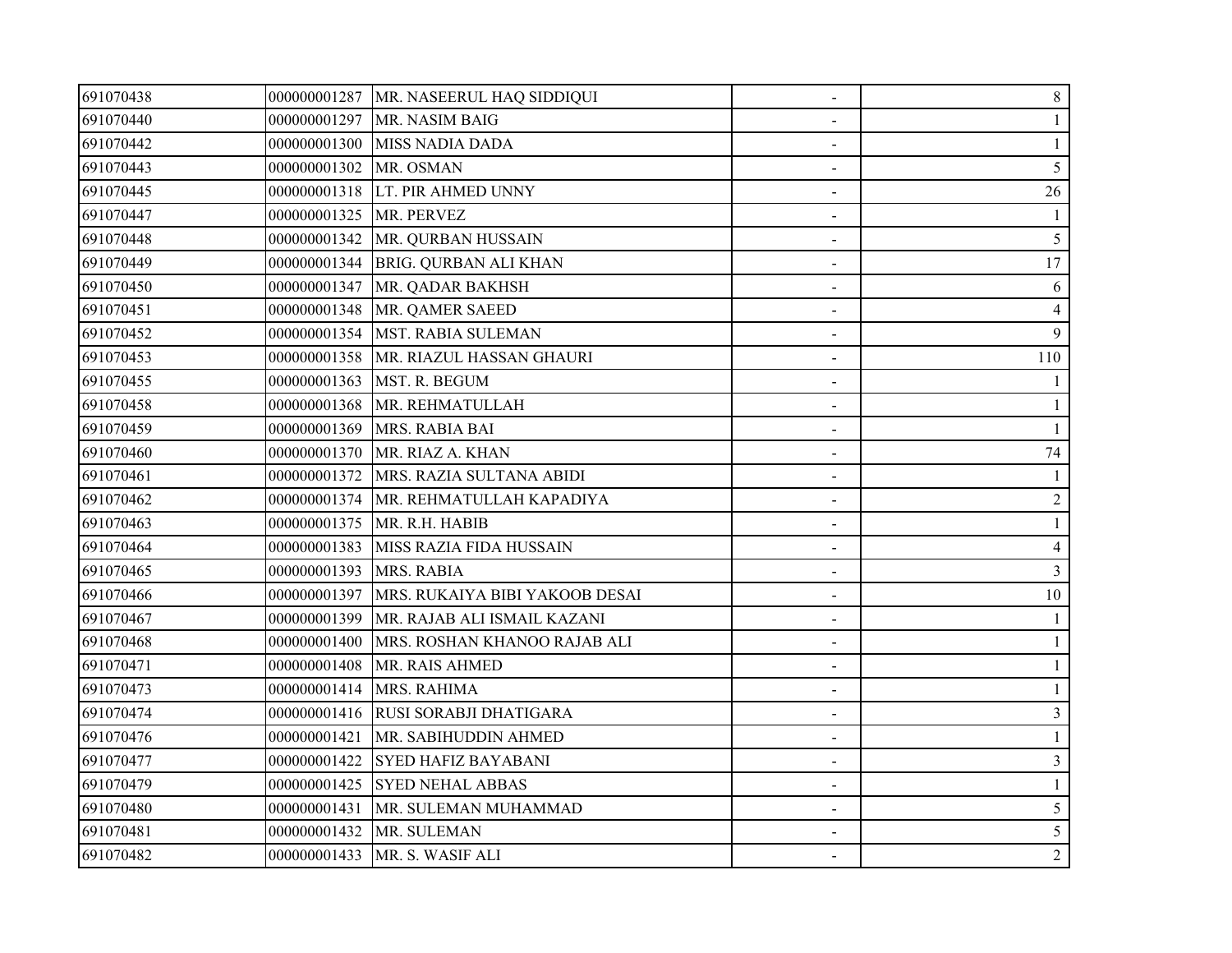| 691070484 | 000000001436 MR. SOHAIL |                                          | $\blacksquare$ | 7              |
|-----------|-------------------------|------------------------------------------|----------------|----------------|
| 691070485 |                         | 000000001437 MR. S.M. AYOOB              |                | 9              |
| 691070486 |                         | 000000001439 SHAIKH MUHAMMAD ASLAM       |                | $\overline{4}$ |
| 691070488 | 000000001443            | <b>MST. SHABANA</b>                      |                | 41             |
| 691070489 | 000000001445            | MR. SABIR HUSSAIN                        |                | 1              |
| 691070490 | 000000001448            | S.M. ISHAQ HOLDING LIMITED               |                | 4              |
| 691070492 |                         | 000000001458   MR. SHOAIB NIZAMI         |                | 24             |
| 691070493 |                         | 000000001464 SYED YAQOOB SHAH            |                | 3              |
| 691070494 |                         | 000000001467 SYED SHAHID ALI             |                | 777            |
| 691070495 |                         | 000000001471   MR. S.M.Z. DESNAVI        |                | 9              |
| 691070496 |                         | 000000001473   MR. SARDAR MUHAMMAD IQBAL |                | 31             |
| 691070497 | 000000001475 MR. SHAHID |                                          | $\blacksquare$ |                |
| 691070498 | 000000001477            | MR. S. HYDER ABBAS NAQVI                 | $\blacksquare$ | 21             |
| 691070499 |                         | 000000001478   MR. S. WAJAHAT HUSSAIN    |                | 114            |
| 691070500 | 000000001479            | SYED WAJAHAT HUSAIN A/C                  |                | 126            |
| 691070504 | 000000001485            | <b>SYED KAMAL ALI</b>                    |                | 1,321          |
| 691070505 |                         | 000000001488   MRS. SURRAYA HAMID        |                | 22             |
| 691070506 | 000000001489            | SYEDA MUMLIQAT SULTAN A/C                |                | 11             |
| 691070509 | 000000001493            | <b>SYED TARIQ ALI</b>                    |                | 60             |
| 691070510 |                         | 000000001494 SYED TARIQ ALI              | $\blacksquare$ | 5              |
| 691070511 | 000000001495            | SYED TARIQ ALI A/C S. ABBAS ALI          |                | 94             |
| 691070512 | 000000001496            | SYED TARIQ ALI A/C SYED ZEYN ALI         |                | 28             |
| 691070513 | 000000001503            | MRS. SURRAIYA TASNEEM                    |                | 7              |
| 691070514 | 000000001504            | <b>MISS SHAHIDA PARVIN</b>               |                | 9              |
| 691070515 |                         | 000000001505 SYED IMTIAZ HUSSAIN         |                | $\overline{3}$ |
| 691070516 | 000000001508            | MR. SHAFIQ AHMED NAQI                    |                | 24             |
| 691070519 | 000000001522            | MRS. SILLU HOSUNG KANDAWALA              |                | 26             |
| 691070520 | 000000001523            | MR. SHAH MUHAMMAD                        | $\blacksquare$ | 6              |
| 691070521 | 000000001527            | <b>SYED MUHAMMAD RAZI HYDER</b>          |                | 98             |
| 691070523 | 000000001540            | MR. S.M.A. HAQ                           |                | 8              |
| 691070524 | 000000001541            | <b>MST. SARBAI TAYAB</b>                 |                | 62             |
| 691070525 |                         | 000000001545 BRIG. S.A. HASSAN (RETD)    |                | 2              |
| 691070526 |                         | 000000001546 MR. S.M. WAQIF              |                | 5 <sup>5</sup> |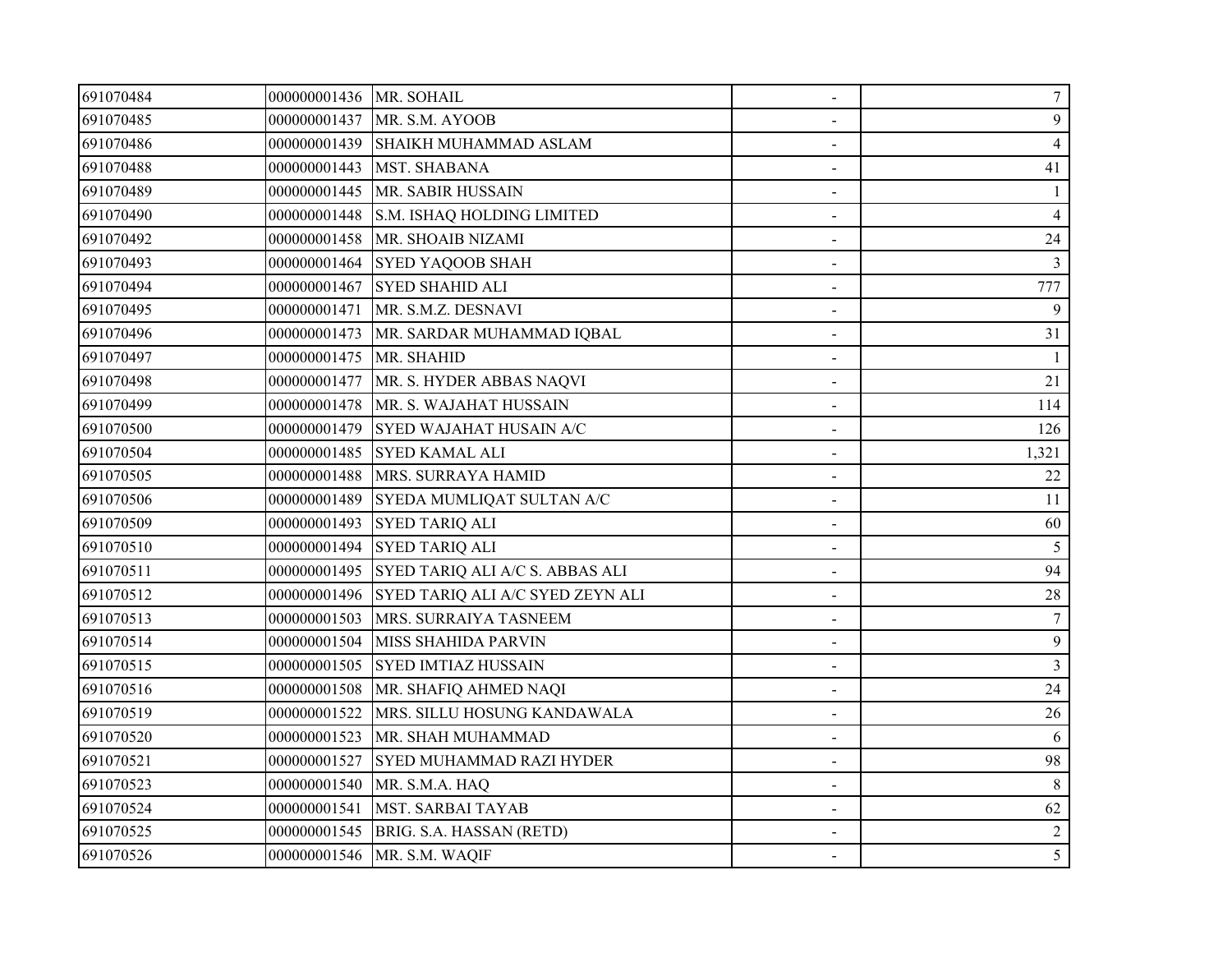| 691070527 | 000000001553 MR. SABIR  |                                         | $\overline{\phantom{a}}$ |                |
|-----------|-------------------------|-----------------------------------------|--------------------------|----------------|
| 691070530 |                         | 000000001560 MR. S.M. SHABBAR           |                          |                |
| 691070532 |                         | 000000001564   MR. SULEMAN HAJI ADAM    |                          |                |
| 691070533 |                         | 000000001565 MRS. SAFIA BANO            |                          | 3              |
| 691070534 | 000000001566            | MR. SHAFIQ H.A. GHAFFAR                 | $\blacksquare$           | 28             |
| 691070535 | 000000001567            | MR. SOHAIL H.A. GHAFFAR                 |                          | 28             |
| 691070536 |                         | 000000001570 MR. SHUJAUDDIN             |                          | 123            |
| 691070537 |                         | 000000001573 MRS. SHAHNAZ BEGUM         |                          | $28\,$         |
| 691070538 |                         | 000000001574 MR. SHAKIL AHMED           |                          |                |
| 691070539 |                         | 000000001575 SHEIKH MUHAMMAD AKRAM      |                          | 16             |
| 691070540 |                         | 000000001576 MRS. SAIMA NADEEM          |                          | 104            |
| 691070541 | 000000001583            | MR. SAEEDUDDIN KHAN                     |                          |                |
| 691070543 | 000000001593 MRS. SALMA |                                         |                          | 12             |
| 691070544 |                         | 000000001594 SYED MEHBOOB HASAN RIZVI   |                          |                |
| 691070546 | 000000001596            | MR. SAEED AHMED MALIK                   |                          | $\overline{2}$ |
| 691070547 | 000000001598 MR. SHAHID |                                         |                          | 25             |
| 691070548 |                         | 000000001603 MUMLIQAT AITZAZUDDIN       |                          | 226            |
| 691070550 |                         | 000000001608 SHAIKH ATTAULLAH           |                          |                |
| 691070552 |                         | 000000001612 MR. SULEMAN                |                          |                |
| 691070553 | 000000001619            | MRS. SULTANA MAHMOOD                    | $\blacksquare$           | 609            |
| 691070555 |                         | 000000001623 MRS. SAJIDAH IQBAL MIR     |                          | 17             |
| 691070556 |                         | 000000001624 SYED KAISER JALAL SHAH     |                          | 5              |
| 691070557 |                         | 000000001625   MR. S.M. IMTIAZUDDIN     |                          |                |
| 691070559 |                         | 000000001627   MR. S.M. MAHBOOBUL HAQUE |                          |                |
| 691070560 |                         | 000000001628 SYED SALEHUDDIN            |                          |                |
| 691070564 | 000000001637            | MISS SHAGOOFTA PERVEEN                  |                          |                |
| 691070565 | 000000001638            | MRS. SULTANI BEGUM                      | $\blacksquare$           |                |
| 691070567 | 000000001640            | MISS SAMINA PERVEEN                     | $\blacksquare$           |                |
| 691070568 | 000000001641            | MR. SHAKEEL AHMED                       |                          |                |
| 691070569 |                         | 000000001644 SYED JAWAID HAMID ALI      |                          |                |
| 691070571 |                         | 000000001647 SYED ZUBAIR HUSSAIN        |                          | 5              |
| 691070573 |                         | 000000001652 MST. TAHIRA ANSARI         |                          |                |
| 691070574 |                         | 000000001653   MRS. TAMKINAT AFTAB      |                          | 14             |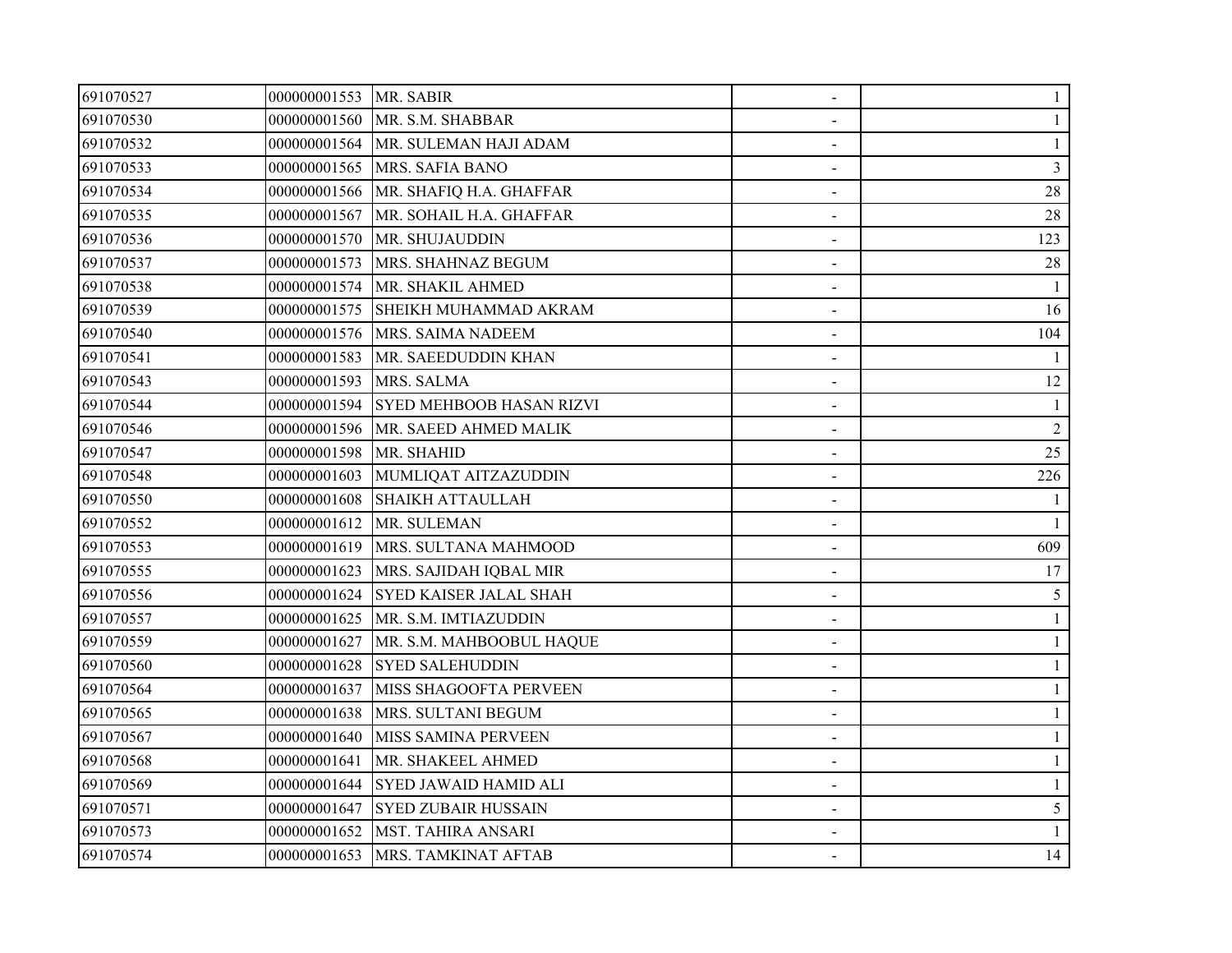| 691070575 |              | 000000001657   MRS. TASLIM ASLAM KHATTAK | $\overline{\phantom{a}}$ | $\tau$         |
|-----------|--------------|------------------------------------------|--------------------------|----------------|
| 691070576 | 000000001659 | MR. TAHIR ABDULLAH HUSSAIN               |                          | 30             |
| 691070577 | 000000001660 | MRS. TAUKIR FATIMA                       |                          | 98             |
| 691070579 | 000000001667 | MR. TOUFEEQ                              |                          |                |
| 691070580 | 000000001669 | MISS TANVEER JEHAN SHEIKH                | $\blacksquare$           | $\sqrt{2}$     |
| 691070581 | 000000001677 | MR. USMAN NALIYA WALA                    |                          | 3              |
| 691070582 | 000000001678 | MR. USMAN                                |                          |                |
| 691070583 | 000000001679 | MR. USMAN                                |                          | 4              |
| 691070584 | 000000001680 | MR. UMAR YUSUF                           |                          | 5              |
| 691070585 | 000000001691 | MR. VALI MUHAMMAD                        |                          |                |
| 691070586 | 000000001702 | MAJ. GEN. WISAL MUHAMMAD KHAN            |                          | 18             |
| 691070587 | 000000001703 | MAJ. GEN. WISAL MUHAMMAD KHAN            |                          | 188            |
| 691070588 | 000000001705 | MR. WALI MUHAMMAD                        | $\overline{\phantom{a}}$ |                |
| 691070589 | 000000001706 | MR. WASIQ WAHAB                          |                          | 26             |
| 691070590 | 000000001707 | MR. WASIMUDDIN                           |                          | 5              |
| 691070591 | 000000001709 | MR. WAHEEDUDDIN                          |                          | 11             |
| 691070592 | 000000001710 | MR. WASEEM AHMED KHAN                    |                          |                |
| 691070594 | 000000001712 | MR. WALI MUHAMMAD MAMDANI                |                          |                |
| 691070595 | 000000001722 | MISS YASMIN ABDULLAH                     |                          | $\overline{c}$ |
| 691070596 | 000000001725 | MR. YASIN                                |                          | $\overline{7}$ |
| 691070597 | 000000001726 | MR. YOUSUF E. BHAI MIA                   |                          | 233            |
| 691070599 | 000000001728 | <b>MST. YASMIN</b>                       |                          | 20             |
| 691070600 | 000000001729 | DR. YOUSUFALI THARWANI                   |                          | 10             |
| 691070601 | 000000001732 | MR. YOUNUS                               |                          |                |
| 691070602 | 000000001733 | MR. YUSUF ABDULLAH                       |                          | $\sqrt{2}$     |
| 691070603 | 000000001734 | MR. YUSUF ABDULLAH                       |                          | $\overline{2}$ |
| 691070604 | 000000001740 | MR. YUNUS NURUDDIN PITHAPURWALA          |                          |                |
| 691070605 | 000000001745 | MR. YAHYA ABBAS BOHRA                    |                          | 124            |
| 691070606 | 000000001746 | <b>MST. YASMIN NISAR</b>                 |                          | 79             |
| 691070607 | 000000001747 | MR. YUSUF A. KADIR                       |                          | 11             |
| 691070608 | 000000001802 | MST. ZUBEDA                              |                          | 3              |
| 691070609 | 000000001803 | MR. ZAINUL ABEDEEN                       |                          | 3              |
| 691070610 | 000000001809 | MRS. ZAITOON                             |                          | $\mathbf{1}$   |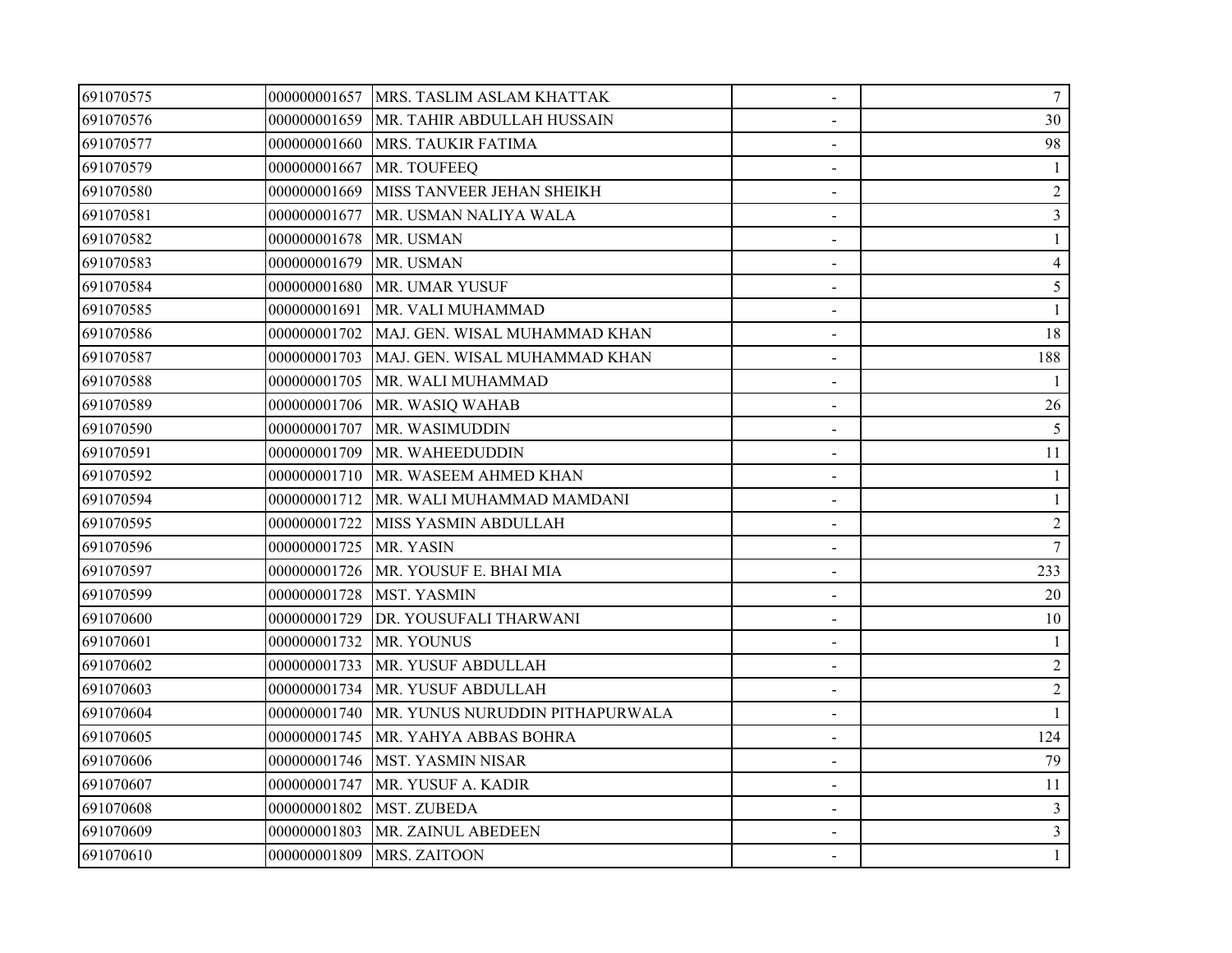| 691070612 |                         | 000000001842   MRS. ZOLIKHA                 |                | $5\overline{)}$ |
|-----------|-------------------------|---------------------------------------------|----------------|-----------------|
| 691070613 |                         | 000000001844   MR. ZIKAR HAJI HABIB         |                | 18              |
| 691070614 | 000000001845 MR. ZIKAR  |                                             |                | 5               |
| 691070616 | 000000001852            | MR. ZAHID HUSAIN SIDDIQI                    |                |                 |
| 691070617 | 000000001854            | MR. ZAFAR MEHMOOD                           | $\blacksquare$ | 3               |
| 691070618 | 000000001857            | MR. ZAKARIA HABIB                           |                | 36              |
| 691070619 | 000000001858            | MISS ZOOBIA MAQBOOL                         |                |                 |
| 691070620 | 000000001860            | MR. Z.A. IQBAL                              |                |                 |
| 691070621 | 000000001861            | <b>MISS ZUBEDA</b>                          |                |                 |
| 691070623 |                         | 000000001905 MRS. NIDA NOOR                 |                |                 |
| 691070624 | 000000001906            | MR. NOMAN NOOR                              |                |                 |
| 691070626 | 000000002006            | <b>MISS REHANA PERVEEN</b>                  |                |                 |
| 691070629 | 000000002011            | MR. RAHMATULLAH KASSAM                      |                |                 |
| 691070630 |                         | 000000002014 MRS. RAZIA BANO                |                | 3               |
| 691070631 | 000000002016            | MRS. RUKHSANA PERVEEN                       |                |                 |
| 691070632 | 000000002204 MR. HUSEIN |                                             |                |                 |
| 691070633 | 000000002205            | MR. HAMED                                   |                |                 |
| 691070636 |                         | 000000002213   MR. HANIF ISMAIL             |                | 76              |
| 691070637 | 000000002215            | MR. H. ANWAR                                |                |                 |
| 691070638 | 000000002216            | MR. HANIF                                   |                |                 |
| 691070639 | 000000002217            | MR. HUSAN                                   |                |                 |
| 691070641 | 000000002223            | MR. HAMID                                   |                |                 |
| 691070642 |                         | 000000002225 MR. H. SATTAR                  |                | 46              |
| 691070643 | 000000002361            | MR. FARHAN                                  |                |                 |
| 691070644 | 000000002365            | MRS. FARIDA                                 |                | $\overline{4}$  |
| 691070645 | 000000002367            | MR. FAQIR MUHAMMAD                          |                |                 |
| 691070646 | 000000002368            | MR. FAROOQ MATEEN                           |                |                 |
| 691070647 | 000000002372            | MRS. FARIDA                                 |                |                 |
| 691070648 | 000000002373            | MRS. FARZANA                                |                | 5               |
| 691070649 | 000000002375            | MRS. FIZA NOOR                              |                |                 |
| 691070650 | 000000002455            | MRS. JAINA BAI                              |                | $\overline{c}$  |
| 691070652 | 000000002458            | MR. JAHANGIR AHMED                          |                |                 |
| 691070653 |                         | 000000002462   MR. MUHAMMAD ANWAR GHAZIPURA |                | 1               |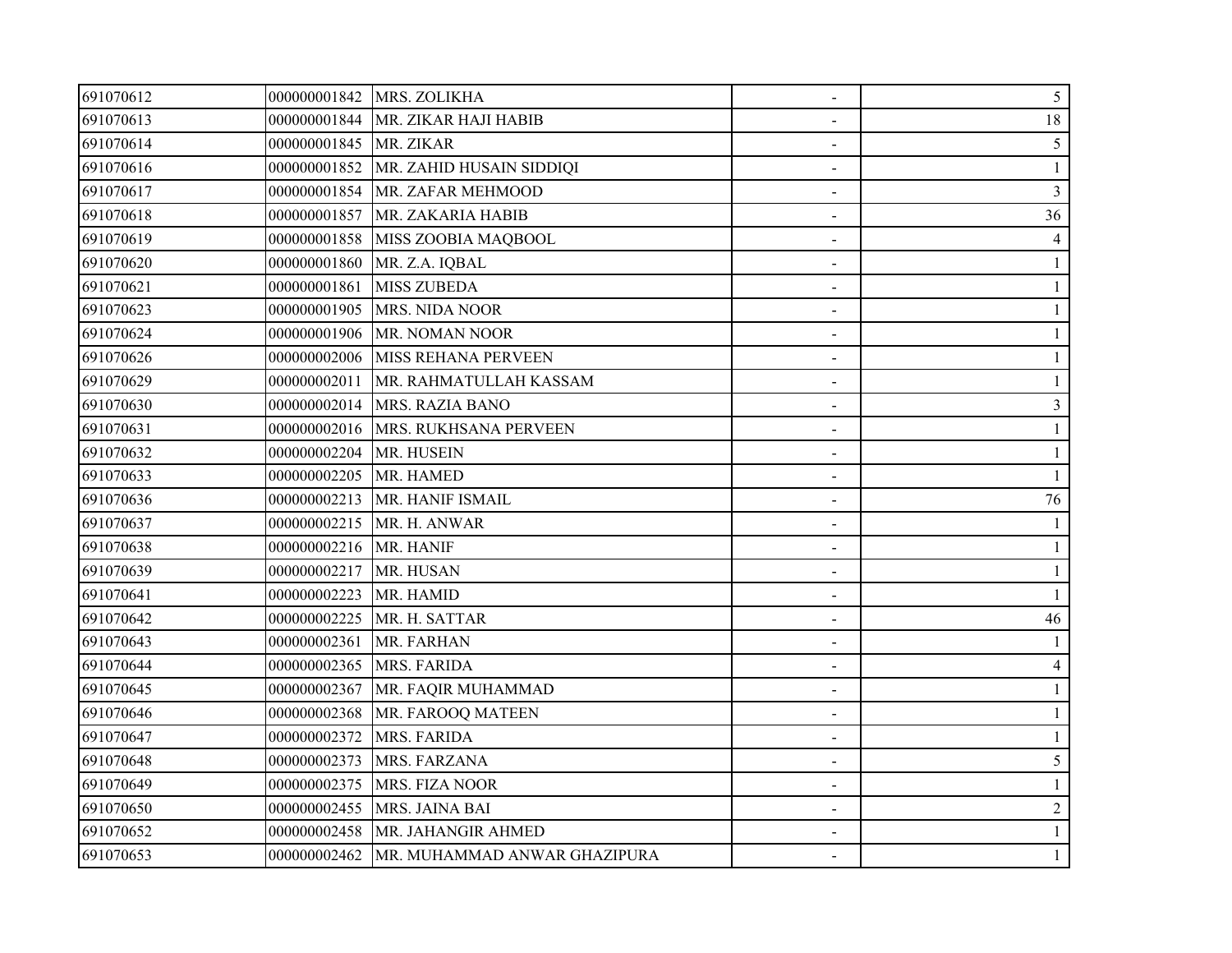| 691070656 |              | 000000002467   MR. MUHAMMAD FAHIM | $\overline{\phantom{a}}$ |                          |
|-----------|--------------|-----------------------------------|--------------------------|--------------------------|
| 691070657 |              | 000000002469 MR. MUHAMMAD YAQOOB  |                          |                          |
| 691070658 | 000000002472 | MR. MEHMOOD                       |                          |                          |
| 691070660 | 000000002476 | MR. MUHAMMAD ANWAR                |                          | $\overline{2}$           |
| 691070661 | 000000002477 | MR. MUHAMMAD ASIF                 | $\blacksquare$           |                          |
| 691070662 | 000000002483 | MR. MUHAMMAD FAHIM                |                          |                          |
| 691070663 | 000000002484 | MR. MUHAMMAD SHABBIR              |                          | $\overline{2}$           |
| 691070664 | 000000002488 | MR. MUHAMMAD SALIM KARIM          |                          |                          |
| 691070666 | 000000002490 | MR. MUHAMMAD IQBAL                |                          |                          |
| 691070667 | 000000002491 | MR. MUHAMMAD RAZA                 |                          | $\overline{\mathcal{A}}$ |
| 691070668 | 000000002499 | MR. MUHAMMAD KAMIL                |                          |                          |
| 691070669 | 000000002504 | MRS. MOMIN                        |                          | 3                        |
| 691070670 | 000000002506 | MR. MUHAMMAD SHOAIB               |                          |                          |
| 691070673 | 000000002509 | MR. MUHAMMAD MOOSA                |                          |                          |
| 691070674 | 000000002510 | MR. MUHAMMAD ANIS                 |                          |                          |
| 691070675 | 000000002516 | MR. MAQBOOL KHAN                  |                          | 4                        |
| 691070676 | 000000002517 | MR. MAHMOOD KHAN                  |                          | 4                        |
| 691070680 | 000000002530 | MR. MASUD HAROON                  |                          | 16                       |
| 691070681 | 000000002532 | MR. MAQSOOD ABBAS ZAIDI           |                          |                          |
| 691070683 | 000000002542 | MR. MUHAMMAD ALI                  |                          |                          |
| 691070684 | 000000002543 | MR. M. USMAN                      |                          |                          |
| 691070685 | 000000002547 | MR. MUHAMMAD AMIN                 |                          | $\overline{2}$           |
| 691070686 | 000000002548 | MR. MUHAMMAD ANIS                 |                          | $\boldsymbol{7}$         |
| 691070687 | 000000002551 | MR. M. IDREES                     |                          |                          |
| 691070688 | 000000002552 | MR. M. MUNIR AZIZ                 |                          | 13                       |
| 691070689 | 000000002553 | MR. MUHAMMAD HANIF                |                          |                          |
| 691070690 | 000000002557 | MR. MUHAMMAD ARSHAD               | $\blacksquare$           |                          |
| 691070692 | 000000003001 | MR. S.M. HAMID                    | $\sim$                   | 4                        |
| 691070693 | 000000003005 | MRS. SURRAYA MAQBOOL              |                          |                          |
| 691070694 | 000000003010 | MISS SADIYA MAQBOOL               |                          |                          |
| 691070695 | 000000003013 | MRS. SAMREEN                      |                          |                          |
| 691070696 |              | 000000003014 MISS SAIMA KHALID    |                          |                          |
| 691070697 |              | 000000003015 SYED TEHREEM HUSSAIN |                          | 9                        |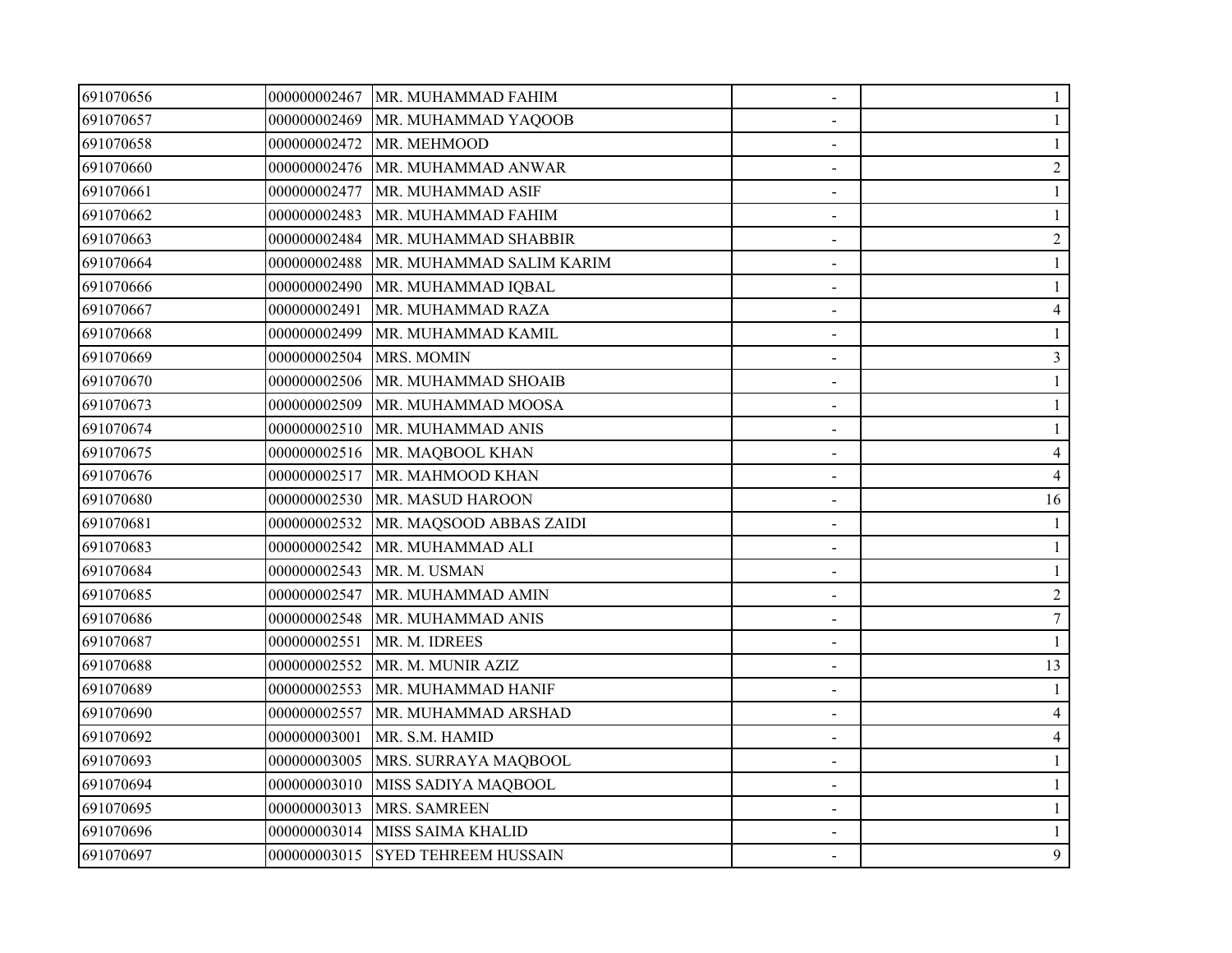| 691070698 |              | 000000003017 MR. SAEED AHMED | $\overline{\phantom{a}}$ | 6              |
|-----------|--------------|------------------------------|--------------------------|----------------|
| 691070699 | 000000003021 | MR. S.M. SADARUL HAQUE       |                          |                |
| 691070701 | 000000003028 | MR. SHAHJAHAN                |                          | $\overline{4}$ |
| 691070702 | 000000003504 | MR. IQBAL HUSSAIN            |                          | 5              |
| 691070703 | 000000003507 | MR. ISHAQUE                  | $\overline{\phantom{a}}$ |                |
| 691070704 | 000000003511 | MR. ISHTIAQ AHMAD            |                          |                |
| 691070705 | 000000005005 | MR. ABDUL MUTAKABBIR KHAN    |                          | 3              |
| 691070706 | 000000005010 | MR. ABDUL QADIR              |                          |                |
| 691070707 | 000000005015 | <b>MISS ARIBA</b>            |                          | $\overline{2}$ |
| 691070708 | 000000005017 | MR. ABDUL REHMAN             |                          |                |
| 691070709 | 000000005018 | <b>MISS AMINA</b>            |                          | $\overline{2}$ |
| 691070711 | 000000005021 | MR. ABDUL MAJEED             |                          | 3              |
| 691070712 | 000000005023 | MR. ABDUL RAZZAK             | $\blacksquare$           | $\overline{4}$ |
| 691070713 | 000000005029 | MR. AQEEL AHMED              |                          |                |
| 691070714 | 000000007001 | MR. AZHAR REHMAN             |                          | 14             |
| 691070715 | 000000007004 | MR. M. SIDDIQ SHUJAAT        |                          |                |
| 691070716 | 000000007011 | MR. A. HAMEED                |                          |                |
| 691070717 | 000000007012 | MRS. FIROZA                  |                          | 21             |
| 691070719 | 000000007015 | <b>MRS. RAHAT SAEED</b>      |                          | 345            |
| 691070720 | 000000007042 | MRS. NAZLI ANWER             |                          |                |
| 691070721 | 000000007046 | MR. ABDUL RAZZAQ SOPARIWALA  |                          | 24             |
| 691070722 | 000000007047 | MR. SAJID BAIG               |                          | $\overline{2}$ |
| 691070723 | 000000007048 | MS. GHAYYUR FATIMA           |                          |                |
| 691070725 | 000000007056 | MR. ABDUL KADER              |                          |                |
| 691070726 | 000000007057 | MR. ABDUL KHALID             |                          |                |
| 691070727 | 000000007058 | MR. ADBUL SAJID              |                          |                |
| 691070730 | 000000007065 | MR. ABDUL ZAHID              |                          |                |
| 691070732 | 000000007081 | <b>MS. FAREEN</b>            |                          |                |
| 691070733 | 000000007082 | MR. FAROOQ                   |                          |                |
| 691070734 | 000000007083 | MR. FURRUKH AHMED            |                          |                |
| 691070735 | 000000007084 | MR. GHULAM HUSSAIN           |                          |                |
| 691070737 | 000000007089 | MRS. GULZAR KHATOON          |                          | $\overline{c}$ |
| 691070739 | 000000007091 | <b>SYED IMTIAZ HASAN</b>     |                          | 5              |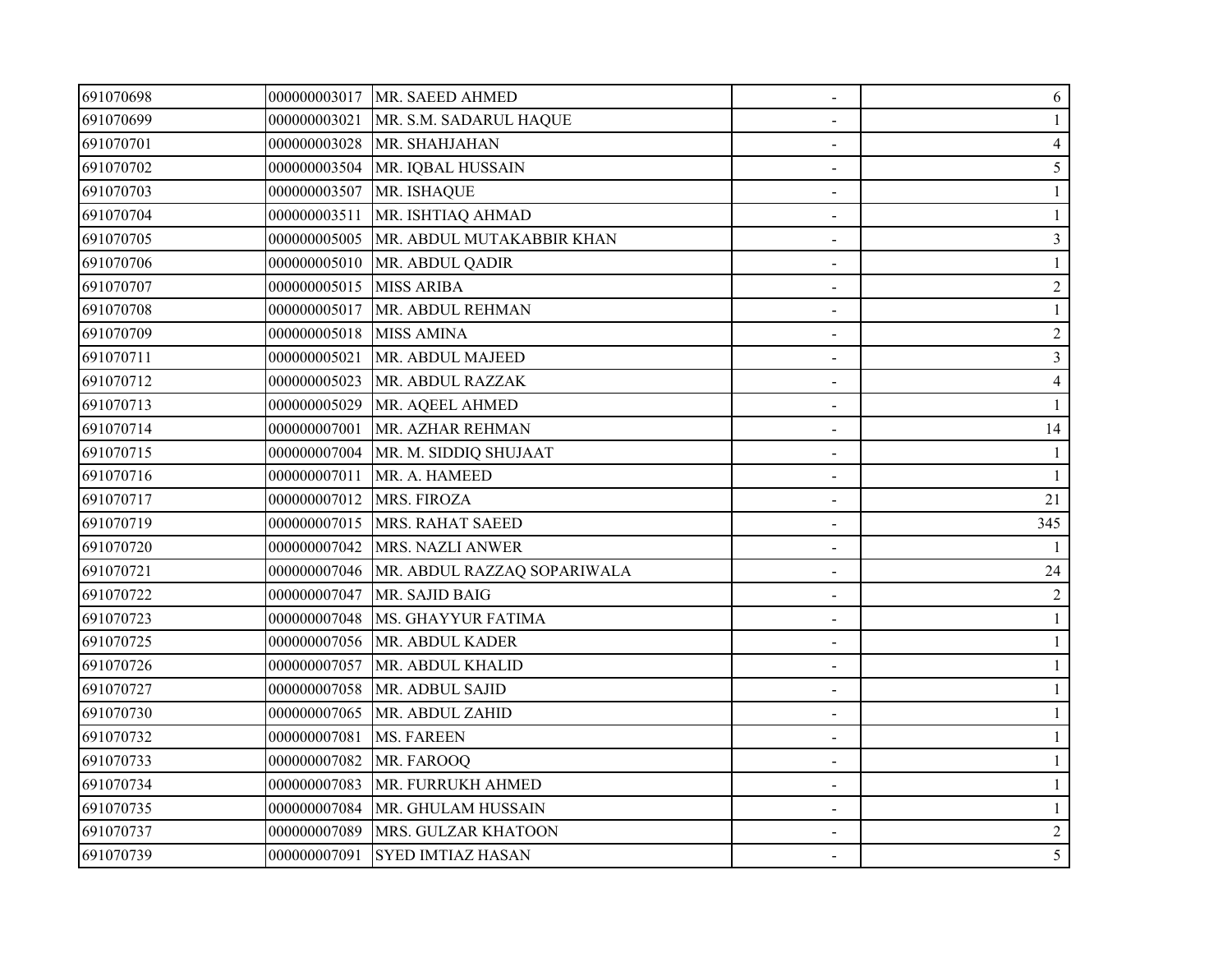| 691070741 | 000000007093 MS. JANNAT |                          | $\overline{\phantom{a}}$ |                |
|-----------|-------------------------|--------------------------|--------------------------|----------------|
| 691070742 | 000000007095            | <b>MS. KIRRAN</b>        |                          |                |
| 691070743 | 000000007103            | <b>MISS MARIA KHALID</b> |                          |                |
| 691070747 | 000000007109            | MR. MOHAMMAD JAWED       |                          |                |
| 691070751 | 000000007116            | MS. MUSHTER              | $\blacksquare$           |                |
| 691070752 | 000000007120            | MRS. NOSHEEN             |                          |                |
| 691070753 | 000000007121            | MRS. RABIA SAEED         |                          | 6              |
| 691070754 | 000000007123            | MR. RIZWAN AHMED         |                          |                |
| 691070755 | 000000007125            | <b>MST. RUKHSAR</b>      |                          |                |
| 691070756 | 000000007128            | <b>MISS SAFIA BEGUM</b>  |                          |                |
| 691070757 | 000000007130            | <b>MISS SAIQA</b>        |                          |                |
| 691070759 | 000000007138            | MRS. SHEHNAZ SIDDIQ      |                          |                |
| 691070760 | 000000007141            | MR. SOHAIL               | $\overline{\phantom{a}}$ |                |
| 691070761 | 000000007143            | MRS. TAHIRA BEGUM        |                          |                |
| 691070762 | 000000007149            | <b>MISS ZEBUNISA</b>     |                          |                |
| 691070764 | 000000007154            | MRS. ZUBAIDA             |                          |                |
| 691070765 | 000000007156            | <b>MST. ZUBEDA</b>       |                          |                |
| 691070766 | 000000007160            | MRS. SAEEDA QADAR        |                          | 6              |
| 691070768 | 000000007165            | MR. SALEEM               |                          |                |
| 691070769 | 000000007166            | MR. IMRAN AHMED SIDDIQUI |                          |                |
| 691070771 | 000000007169            | MR. S. SARFRAZ HUSSAIN   |                          |                |
| 691070772 | 000000007170            | MRS. ASMA JAMIL          |                          |                |
| 691070773 | 000000007171            | MR. JAMIL AHMED          |                          |                |
| 691070776 | 000000007179            | SYED MOHAMMAD ALI        |                          | $\overline{4}$ |
| 691070777 | 000000007181            | MR. A. MUQTADEER KHAN    |                          |                |
| 691070778 | 000000007185            | MS. LUBNA A. RAUF        |                          |                |
| 691070779 | 000000007186            | MRS. ROSHAN ARA          |                          | $\overline{2}$ |
| 691070781 | 000000007190            | MR. UMAIR AZIM KHAN      |                          | 25             |
| 691070782 | 000000007191            | <b>MISS SHAZAF AZIM</b>  |                          | 12             |
| 691070783 | 000000007192            | KHAWAJA AHSAN IQBAL      |                          | 95             |
| 691070784 | 000000007193            | KHAWAJA JAWED IQBAL      |                          | 94             |
| 691070785 | 000000007195            | MR. M. ZAHOOR            |                          | 4              |
| 691070786 | 000000007203            | MRS. NASIMA BANO         |                          | 1              |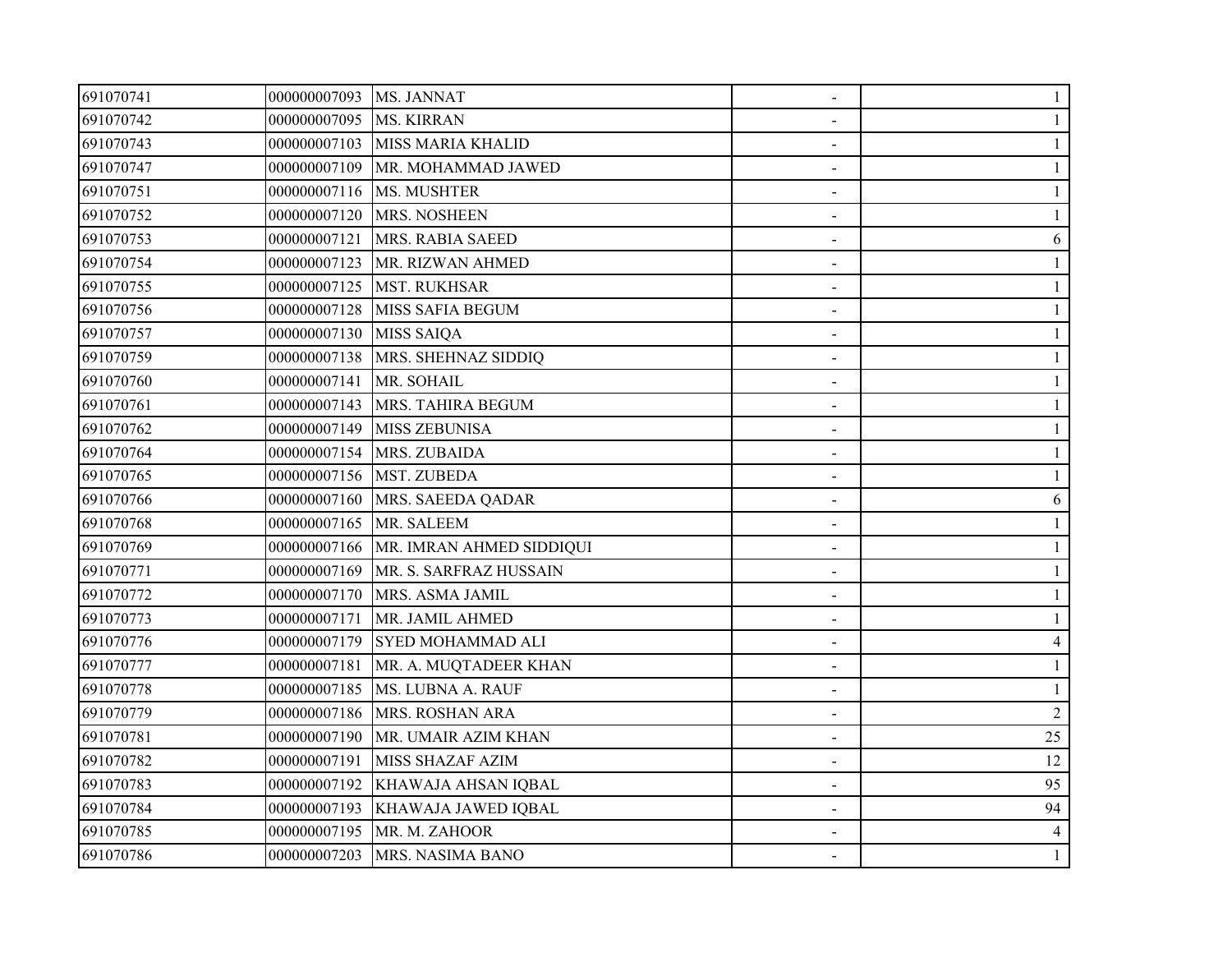| 691070787 |              | 000000007204 MR. MOOSA OOMER         |                 | 1              |
|-----------|--------------|--------------------------------------|-----------------|----------------|
| 691070788 |              | 000000007207 MR. SHAKIL AHMED SHAMSI |                 |                |
| 691070791 |              | 000000007215 MR. GHULAM FAREED       |                 | 23             |
| 691070793 | 000000007221 | MR. ABDUL RAHIM QAZI                 |                 | $\mathfrak{Z}$ |
| 691070796 | 000000007226 | MRS. RUKHSANA                        | $\blacksquare$  | 18             |
| 691070799 | 000000007232 | MR. SAMI UDDIN                       |                 | $\overline{2}$ |
| 691070800 | 000000007233 | MR. MUHAMMAD YUNUS                   |                 |                |
| 691070801 | 000000007234 | MR. ABDUL MAJEED                     |                 | $\overline{2}$ |
| 691070802 | 000000007235 | MR. AMANULLAH RIAZ                   |                 |                |
| 691070803 | 000000007236 | MR. YASIN                            |                 | $\mathbf{1}$   |
| 691070804 | 000000007241 | MR. MUHAMMAD TAUSEEF                 | 42000-0487546-5 |                |
| 691070805 | 000000007243 | MR. MAHMOOD AHSAN ABBASI             |                 | $\sqrt{2}$     |
| 691070808 | 000000007246 | <b>ABDUL GHAFFAR MOOSA</b>           | 42201-3404907-1 |                |
| 691070810 | 000000007249 | <b>IQBAL BEGUM</b>                   | 42000-7933995-6 | 8              |
| 691070811 | 000000007251 | MRS. KHADIJA WAJID ALI               | 35200-1405717-2 | 892            |
| 691070812 | 000000007252 | MRS. NILOUFER QASIM MEHDI            | 35202-2626885-4 | 1,559          |
| 691070816 | 000000007257 | SHEIKH MUHAMMAD NASIR                | 42101-6127627-5 |                |
| 691070821 | 000000007262 | MR. ABDUL MAJEED MEMON               | 42000-0539688-7 |                |
| 691070824 | 000000007265 | MR ZAFAR AHMED SIDDIQUI              | 422010715668-9  | 14             |
| 691070825 | 000000007266 | <b>ZOHRA BAI</b>                     |                 | 3              |
| 691070826 | 000000007269 | MR. ZUBAIR AHMED                     |                 | $\sqrt{2}$     |
| 691070828 | 000000007271 | MR. AJAZ UR REHMAN                   |                 | $\sqrt{2}$     |
| 691070829 | 000000007272 | MR. MUHAMMAD SHAHID                  |                 | $\sqrt{2}$     |
| 691070830 | 000000007274 | MR. MUHAMMAD TAQI                    |                 | 1              |
| 691070831 | 000000007277 | MRS. SAMINA ANIS                     |                 | $\overline{2}$ |
| 691070832 | 000000007278 | MRS. SYEDA SHAISTA ARSHAD            |                 | $\overline{2}$ |
| 691070833 | 000000007279 | MR. MUHAMMAD WASEEM                  |                 | $\sqrt{2}$     |
| 691070834 | 000000007281 | MR. MUHAMMAD FAHEEM                  |                 | $\overline{2}$ |
| 691070835 | 000000007282 | KANWAR VIQAR AHMED                   |                 | $\overline{2}$ |
| 691070836 | 000000007284 | MR. MUHAMMAD MUNAF                   |                 | $\overline{c}$ |
| 691070837 | 000000007285 | MR. MEHMOOD                          |                 | 1              |
| 691070838 | 000000007288 | MRS. KHURSHID JEHAN                  |                 | $\overline{2}$ |
| 691070841 |              | 000000007293 SYEDA AMINA ALI         |                 | 1,193          |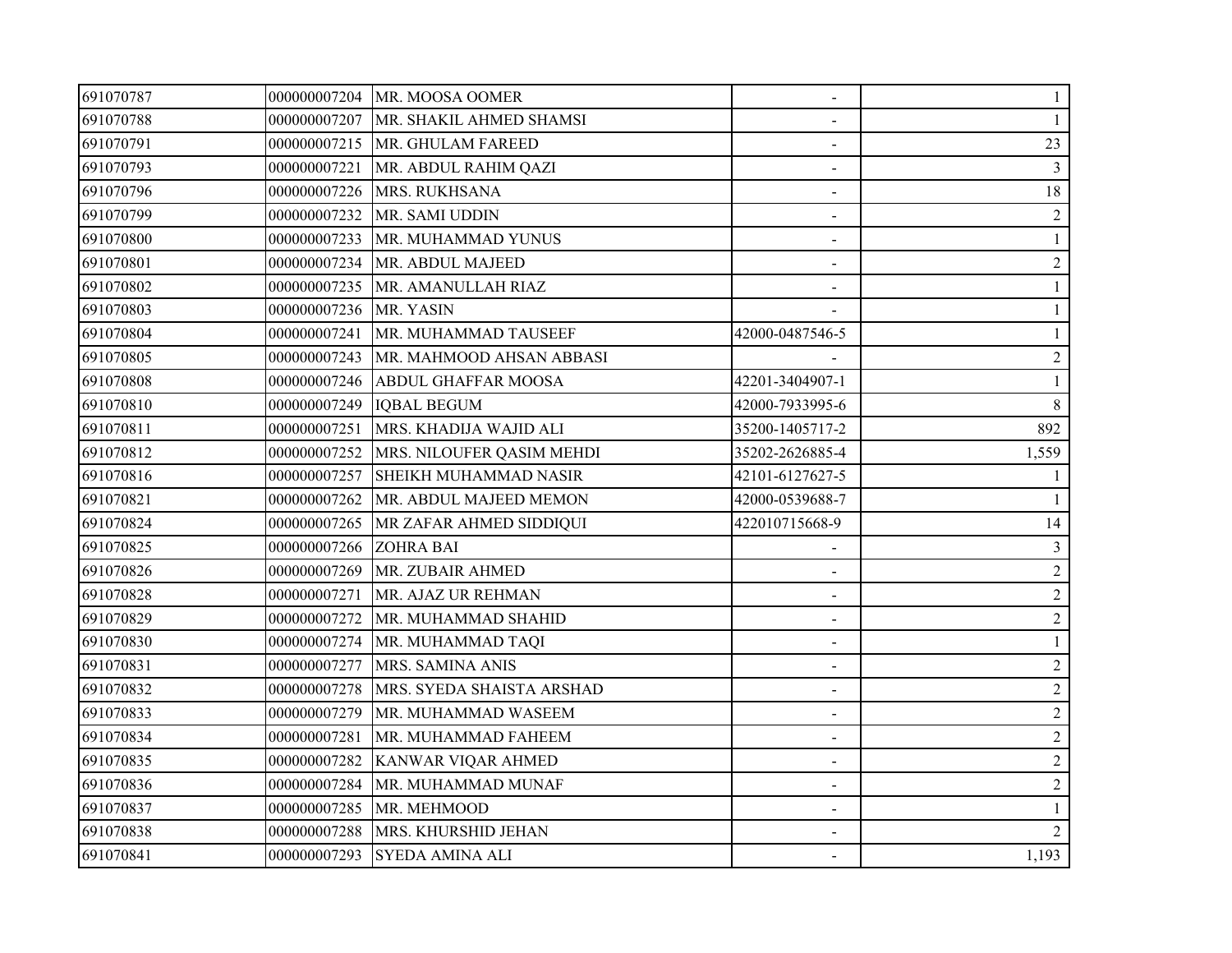| 691070845 |              | 000000007305 SYED WAQARUDDIN           | $\blacksquare$  | $\overline{2}$ |
|-----------|--------------|----------------------------------------|-----------------|----------------|
| 691070847 | 000000007307 | MUHAMMAD ANIS                          |                 | $\overline{2}$ |
| 691070848 | 000000007308 | SHAIKH MUHAMMAD KHURRAM                |                 | $\overline{2}$ |
| 691070849 | 000000007311 | HUSSAIN MOHSIN ALI                     |                 | 28             |
| 691070853 | 000000007319 | <b>SYED HASNAIN ALI</b>                | $\blacksquare$  | 105            |
| 691070856 | 000000007325 | ZAFAR IQBAL FAROOQ                     |                 | $\overline{4}$ |
| 691070862 | 000000007336 | ALMAS GHULAM HUSSAIN BANA              |                 | 6              |
| 691070864 | 000000007344 | MUBASHIR HASAN ANSARI                  |                 | 94             |
| 691070865 | 000000007345 | <b>MARIUM</b>                          |                 | $20\,$         |
| 691070872 | 000208031522 | MUHAMMAD YOUNUS                        | 42301-7872412-7 | $\overline{1}$ |
| 691070877 | 000364062743 | MUHAMMAD WASEEM                        | 17301-8918565-5 | 675            |
| 691070880 | 000364097566 | MUHAMMAD REHAN RASHEED                 | 42101-1727421-5 | $\overline{2}$ |
| 691070883 | 000364121978 | SALEEM AKBER ALI SOBHAWARIA            | 42101-1604532-7 | $\mathbf{1}$   |
| 691070885 |              | 000364134294 MUHAMMAD SHAUKAT ALI KHAN | 42000-0394017-5 | $\overline{3}$ |
| 691070886 | 000364148393 | SYED SHAMSHAD HASSAN RIZVI             | 42101-5391541-3 | 75             |
| 691070903 | 000646021173 | <b>SADAF</b>                           | 42301-0969731-4 | 400            |
| 691070904 |              | 000646021223 FATIMA RAFIQ              | 42101-2165376-8 | 1,312          |
| 691070906 |              | 000935007938 MUHAMMAD JAFAR KHAN       | 42000-9354738-1 |                |
| 691070927 | 001651014861 | <b>RIZWAN ASLAM</b>                    | 42201-4213909-1 | 8,000          |
| 691070932 | 001651021890 | <b>SAAD YOUSUF</b>                     | 42201-7314793-5 | 281            |
| 691070942 | 001826038489 | <b>KAMRAN MUSHTAQ</b>                  | 42201-4722484-7 | 22             |
| 691070946 |              | 001826051979 SHEHZADA ANDLEEB          | 42101-7815322-7 |                |
| 691070954 |              | 003103015128 BEGUM SAJIDAH IQBAL MIR   | 42301-7949317-0 | $\overline{4}$ |
| 691070963 | 003277000425 | <b>ILYAS AHMAD</b>                     | 42201-9566123-9 |                |
| 691070976 | 003277003499 | <b>AKHTAR HUSSAIN</b>                  | 42101-3196782-5 |                |
| 691070978 | 003277006337 | MOHAMMAD HANIF                         | 42101-1790855-7 |                |
| 691070980 | 003277006658 | MOHAMMAD SIDDIQUE                      | 42201-4800050-9 |                |
| 691070984 | 003277008873 | <b>HALIM DADA</b>                      | 42201-6984824-7 | $\overline{2}$ |
| 691070988 | 003277009577 | <b>SHAIKH SULTAN AHMED</b>             | 42201-7323933-1 | 10,406         |
| 691070991 | 003277013590 | <b>JAMAL UDDIN</b>                     | 42301-8288396-3 | 2              |
| 691071009 | 003277046696 | <b>IMRAN</b>                           | 42301-8516202-3 | $\mathbf{1}$   |
| 691071021 | 003277061381 | <b>NAJMA</b>                           | 42201-7191966-8 | $\overline{7}$ |
| 691071031 |              | 003277068308 MOHAMMAD OVAIS            | 42201-0486382-5 | $\mathbf{1}$   |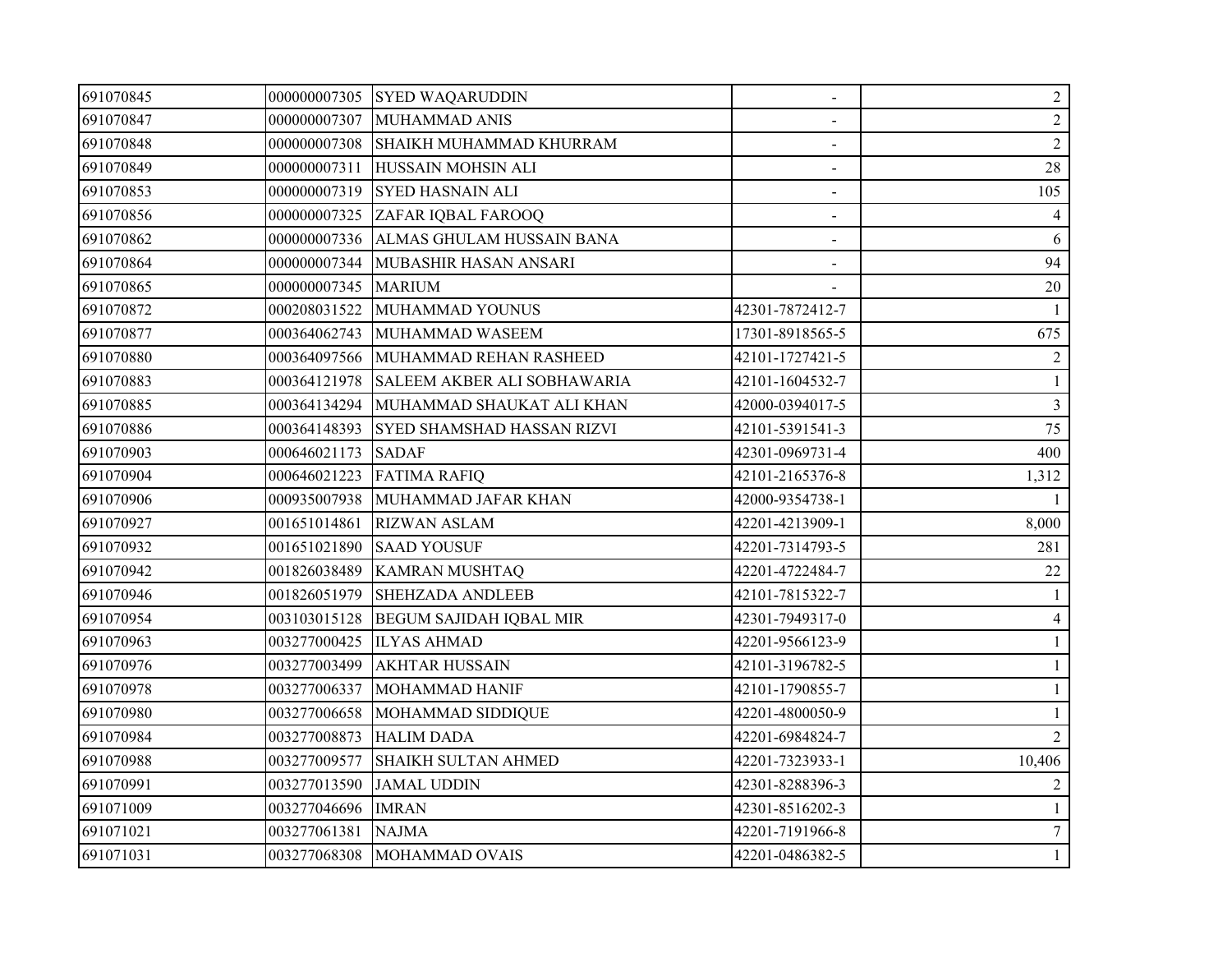| 691071043 |                      | 003277079496 FAZAL AHMED                  | 42201-8187602-1 | $\mathbf{1}$   |
|-----------|----------------------|-------------------------------------------|-----------------|----------------|
| 691071079 |                      | 003459005482 SYEDA AZRA NADEEM            | 61101-1789300-8 |                |
| 691071082 |                      | 003475002008 ABDUL RAHEEM                 |                 | 2              |
| 691071094 |                      | 003525063817 NH SECURITIES (PVT) LIMITED. |                 | 182            |
| 691071095 | 003525072129         | SHEIKH ENAM ILAHI PARVEZ                  | 35202-0741950-7 | -1             |
| 691071100 | 003525079046         | <b>SYED TARIQ ALI</b>                     | 35202-2654237-1 | 38             |
| 691071108 | 003863022966         | <b>IFTIKHAR AHMED</b>                     | 42301-6791512-3 |                |
| 691071109 |                      | 003863045835 JAMAL UDDIN                  | 42301-8288396-3 |                |
| 691071110 | 003863049050         | <b>SOHAIL SHABBIR</b>                     | 42201-6396275-9 |                |
| 691071112 |                      | 003939001094 MOHAMMAD FAROOQ              | 42301-7754777-9 | $\mathbf{1}$   |
| 691071113 |                      | 003939034947 KALEEM RAZA                  | 42000-7877425-3 | 75             |
| 691071114 | 003939035639         | SHAH MOHAMMAD IMRAN FAROOQI               | 42201-2169996-3 | 94             |
| 691071130 | 004143006312         | MUHAMMAD ZAHIDIN                          | 42201-0812561-9 |                |
| 691071131 | 004143010363         | MUHAMMAD SHARJEEL                         | 42301-1303872-5 | 2,187          |
| 691071134 | 004184045449         | <b>IRFAN HASAN KHAN</b>                   | 42501-1517919-3 | 150            |
| 691071138 |                      | 004234008309 MUHAMMAD HASNAIN             | 42401-2399484-1 |                |
| 691071146 | 004366005581         | <b>ABDUL WAHID</b><br>(3020)              | 42301-0770752-3 | 400            |
| 691071154 |                      | 004457040470 MUHAMMAD NASIR (9729)        | 42301-4286615-3 | 200            |
| 691071155 |                      | 004457049497 FATIMA MUHAMMAD IQBAL        | 42301-5332542-2 |                |
| 691071169 | 004747001757         | <b>ABDUL GHANI</b>                        |                 | 122            |
| 691071171 | 004952013385         | <b>SABRINA KASHIF</b>                     | 42000-0460860-4 | 200            |
| 691071173 | 004952015190         | <b>SYED AIJAZ AHMED</b>                   | 42301-7136852-5 | 200            |
| 691071183 | 005264058094         | MUHAMMAD NOMAN                            | 42301-0556604-1 | 40             |
| 691071193 | 005512080351         | <b>ABDUL REHMAN</b>                       | 42201-1479477-7 | 75             |
| 691071217 | 006122111823         | MUHAMMAD AHSAN                            | 42101-3887965-3 | 75             |
| 691071218 | 006122112409         | <b>SOBAN BASIT</b>                        | 42201-5368353-9 | 75             |
| 691071221 | 006361003501         | <b>SHAHNAZ</b>                            | 42201-9230790-0 | 800            |
| 691071226 | 006445052474         | <b>AHMED ABDUL AZIZ</b>                   | 42000-0380778-5 |                |
| 691071230 | 006452042730         | <b>ADNAN AKBAR</b>                        | 31202-3396114-5 | 1,312          |
| 691071237 | 006684091978         | <b>ZARINA BEAGUM</b>                      | 42201-1361185-4 |                |
| 691071238 | 006684092703         | <b>ANWER IQBAL</b>                        | 42201-9369885-7 |                |
| 691071239 |                      | 006684101959 MUHAMMAD USMAN SHEIKH        | 42101-9611594-7 |                |
| 691071243 | 006684108129 MUZAMIL |                                           | 42301-4773552-7 | 5 <sup>5</sup> |